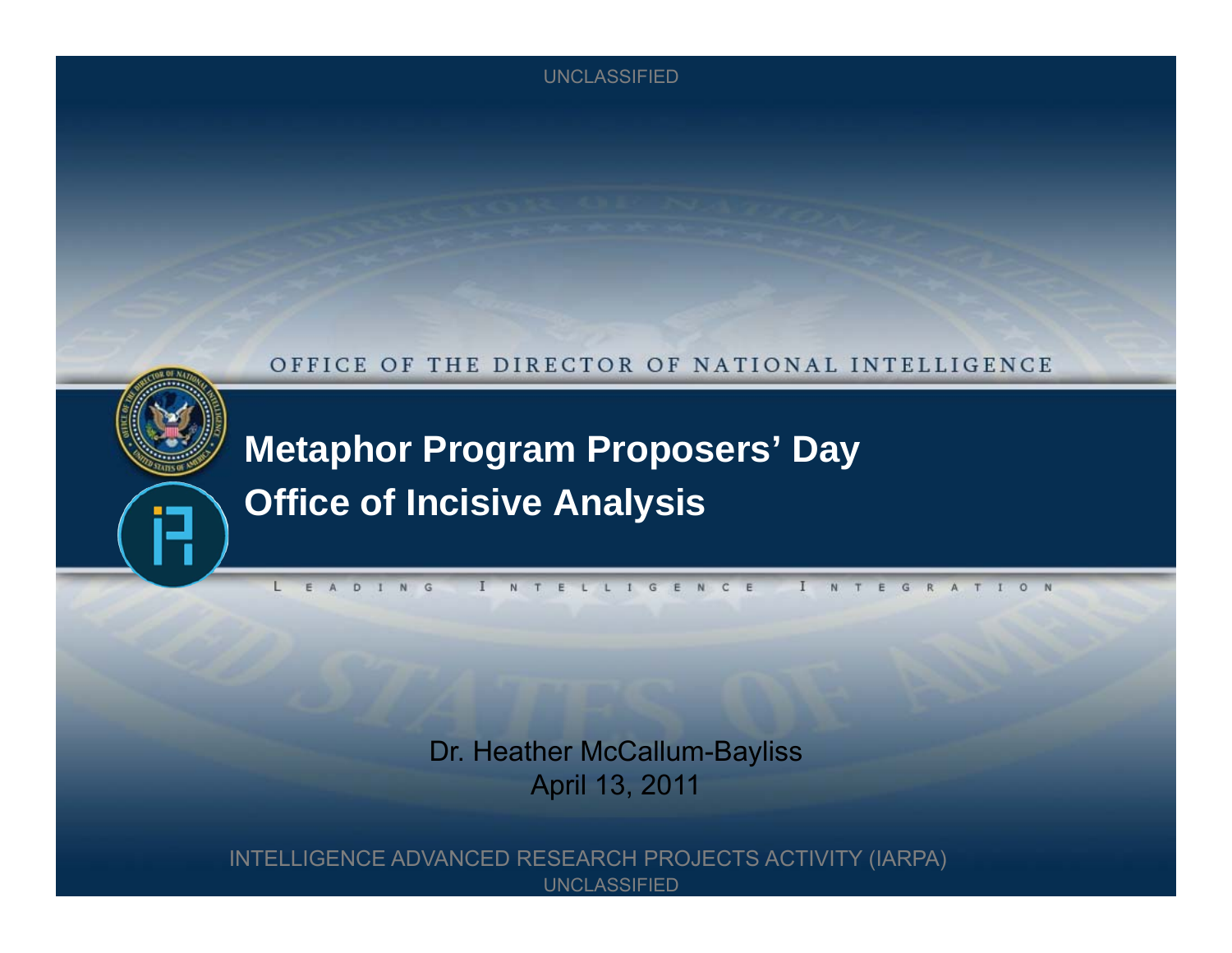

# **Disclaimer**

- This presentation is provided solely for information and planning purposes.
- The Proposers' Day Conference does not constitute a formal solicitation for proposals or proposal abstracts.
- • Nothing said at Proposers' Day changes the requirements set forth in a BAA.
- BAA supersedes anything presented or said at the Proposers' Day by IARPA.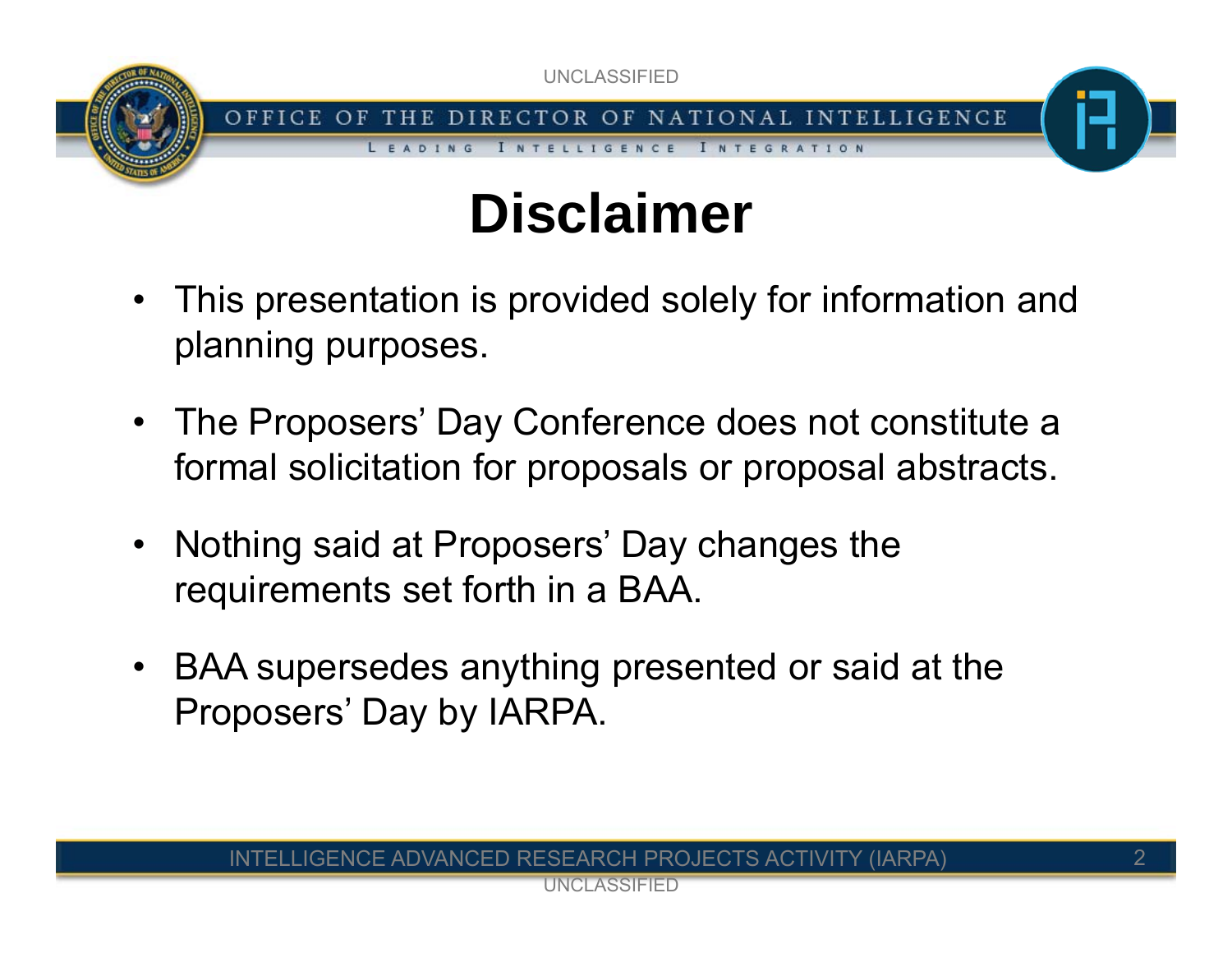

LLIGENCE

# **Proposers' Day Goals**

I N T E G R A T I O N

- Familiarize participants with IARPA's interest in the exploitation of the use of metaphorical language to gain insights into understanding culture.
- Please ask questions and provide feedback. This is your chance to alter the course of events.
- Foster discussion of synergistic capabilities among potential program participants, AKA teaming. Take a chance; someone might have a missing piece of your puzzle.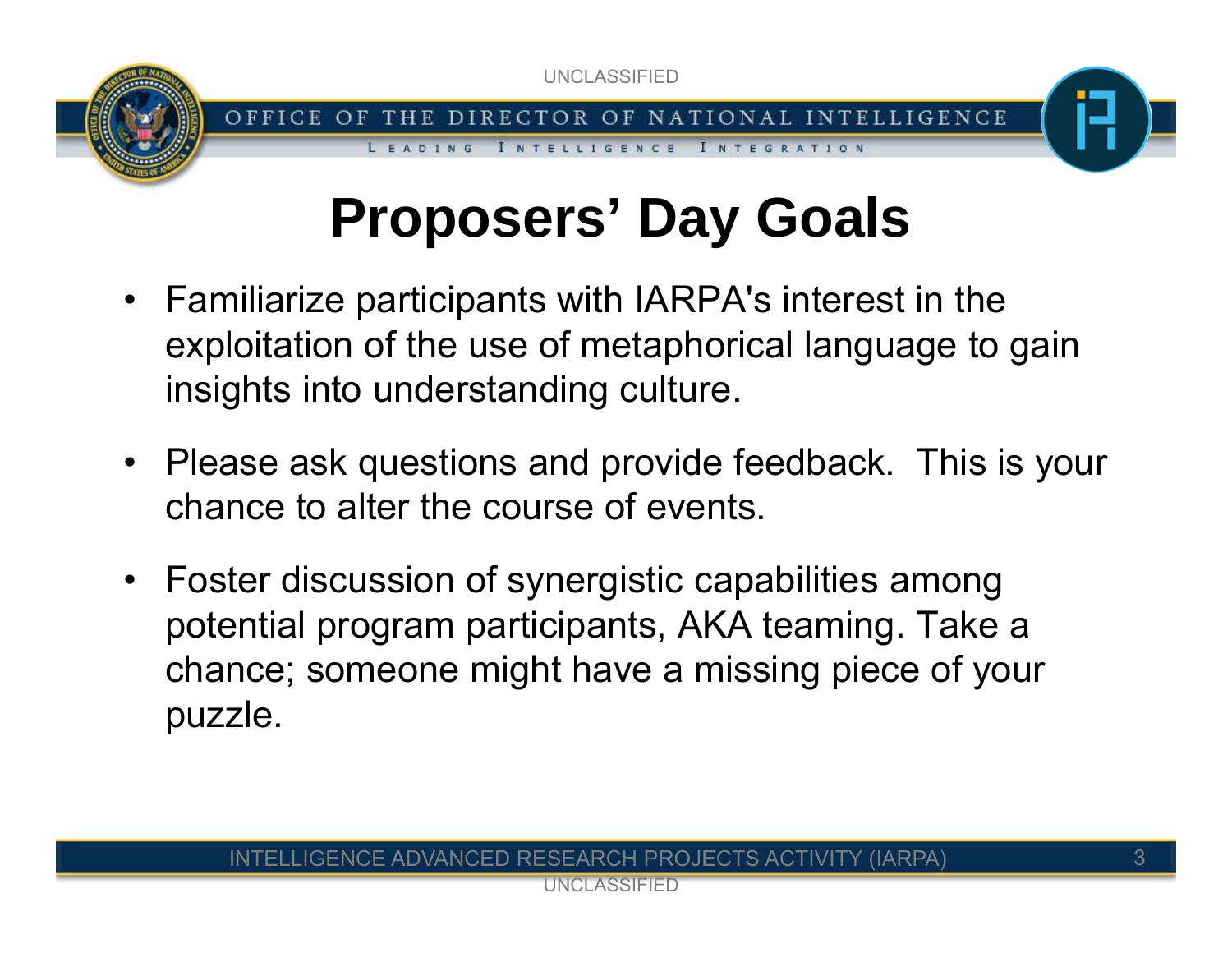



I NTEGRATION

**INTELLIGENCE** 

## **Proposal Schedule**

- Full proposals are due approximately 60 days after the BAA is published.
- We will not use a white paper process.

LEADING

• Once the BAA is released, questions can only be answered in writing on the program website.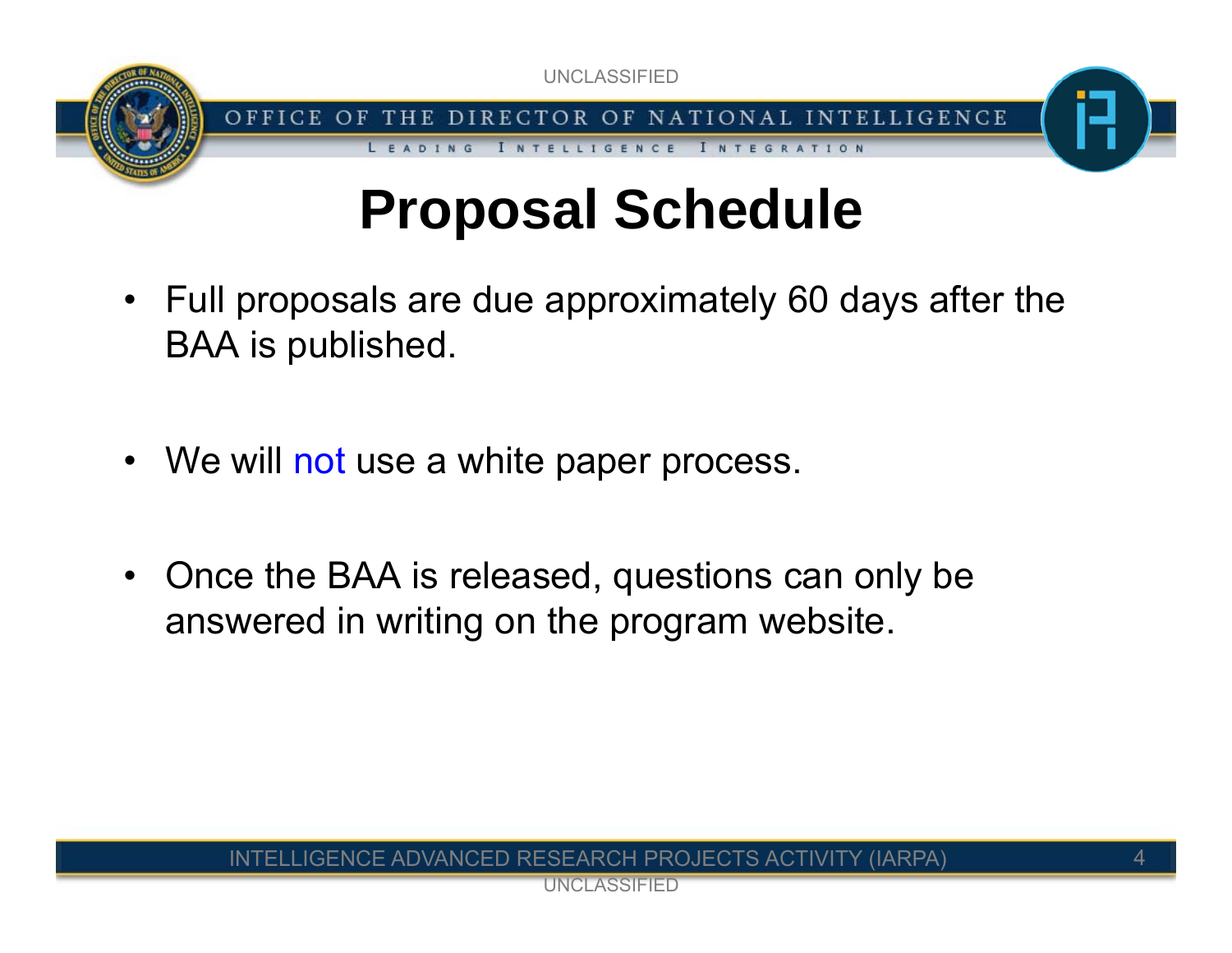

OFFICE OF THE DIRECTOR OF NATIONAL INTELLIGENCE

LEADING **INTELLIGENCE** INTEGRATION

# **Program Overview and Goals**

INTELLIGENCE ADVANCED RESEARCH PROJECTS ACTIVITY (IARPA)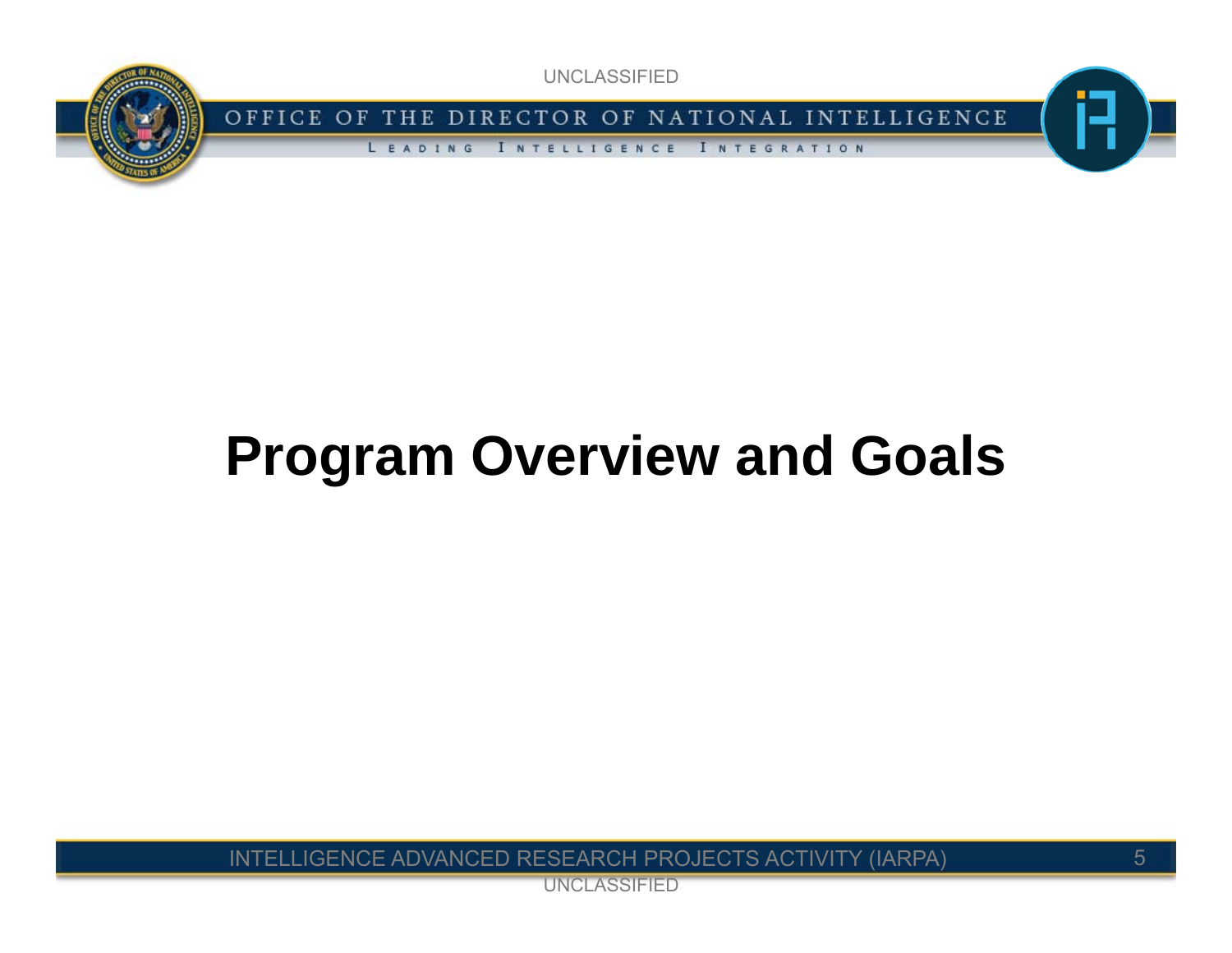

THE DIRECTOR OF NATIONAL INTELLIGENCE OFFICE OF LLIGENCE

I N T E G R A T I O N

# **Program Goals**

Exploit the use of metaphorical language to gain insights into underlying cultural beliefs…

by developing and applying a methodology that automates the analysis of metaphorical language.

LIGENCE ADVANCED RESEARCH PROJECTS ACTIVITY (IARPA)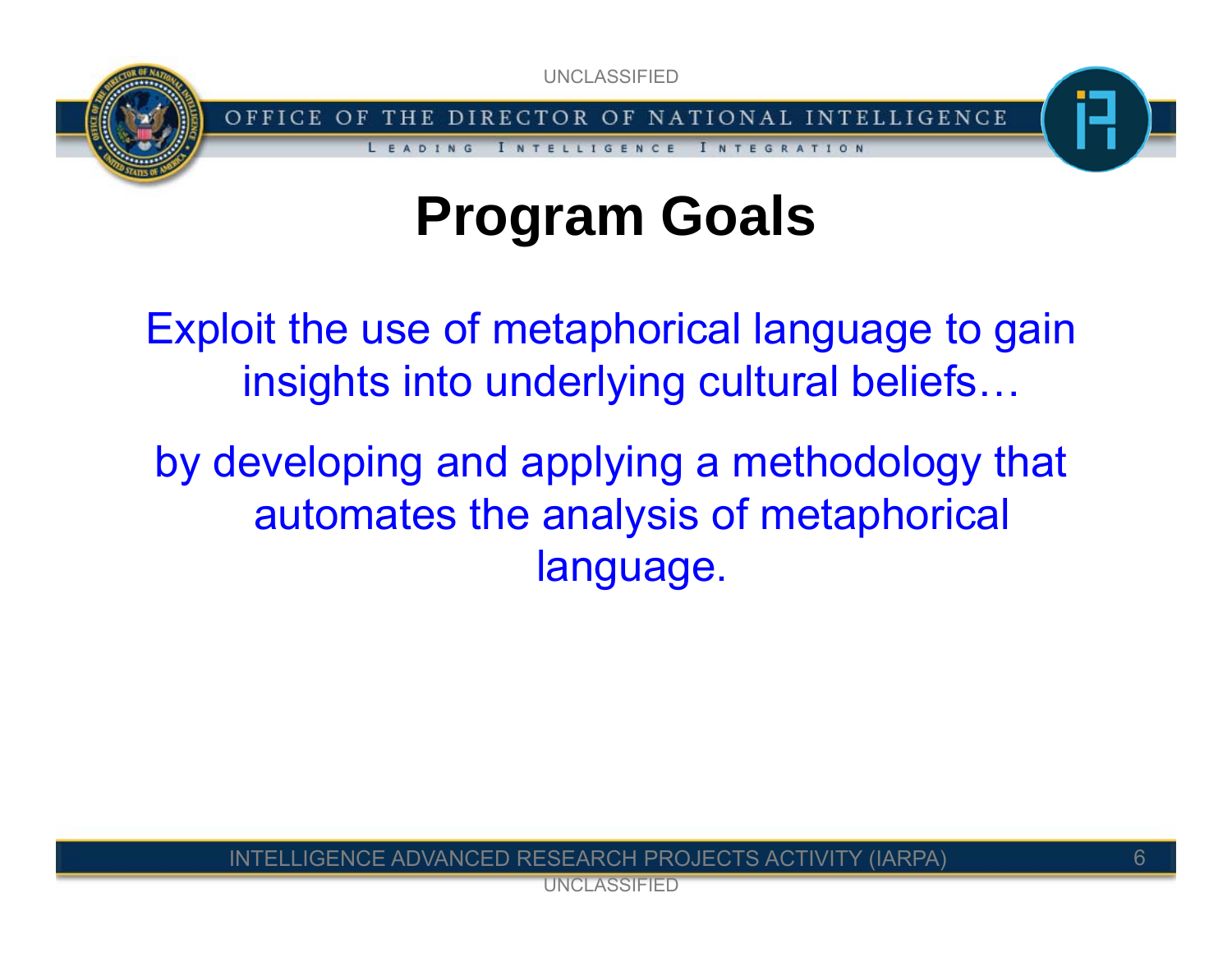

INTEGRATION

**INTELLIGENCE** 

LEADING

# **Glossary of Program Terms (1)**

- • Culture is a set of values, attitudes, knowledge and patterned behaviors shared by a group. It can be transmitted through symbols (e.g., language) and social interaction.
- • Metaphorical language
	- A traditional metaphor is a poetic or rhetorical device in which a word or phrase is used to refer to something that it does not literally denote in order to suggest a similarity. It is generally of the form X is Y: *The world is a stage*.
	- More recently, metaphors have been shown to be pervasive in everyday talk and to reflect underlying concepts that people share. The instances of the use of metaphorical language are called *linguistic metaphors* (e.g., *You have to find your own way; she was at a crossroads*).
	- The linguistic metaphors are realizations of the underlying pattern or *systematic* association of *abstract concepts* (i.e., the *target*) with *concrete concepts* (i.e., the *source*). These associations are called *conceptual metaphors.*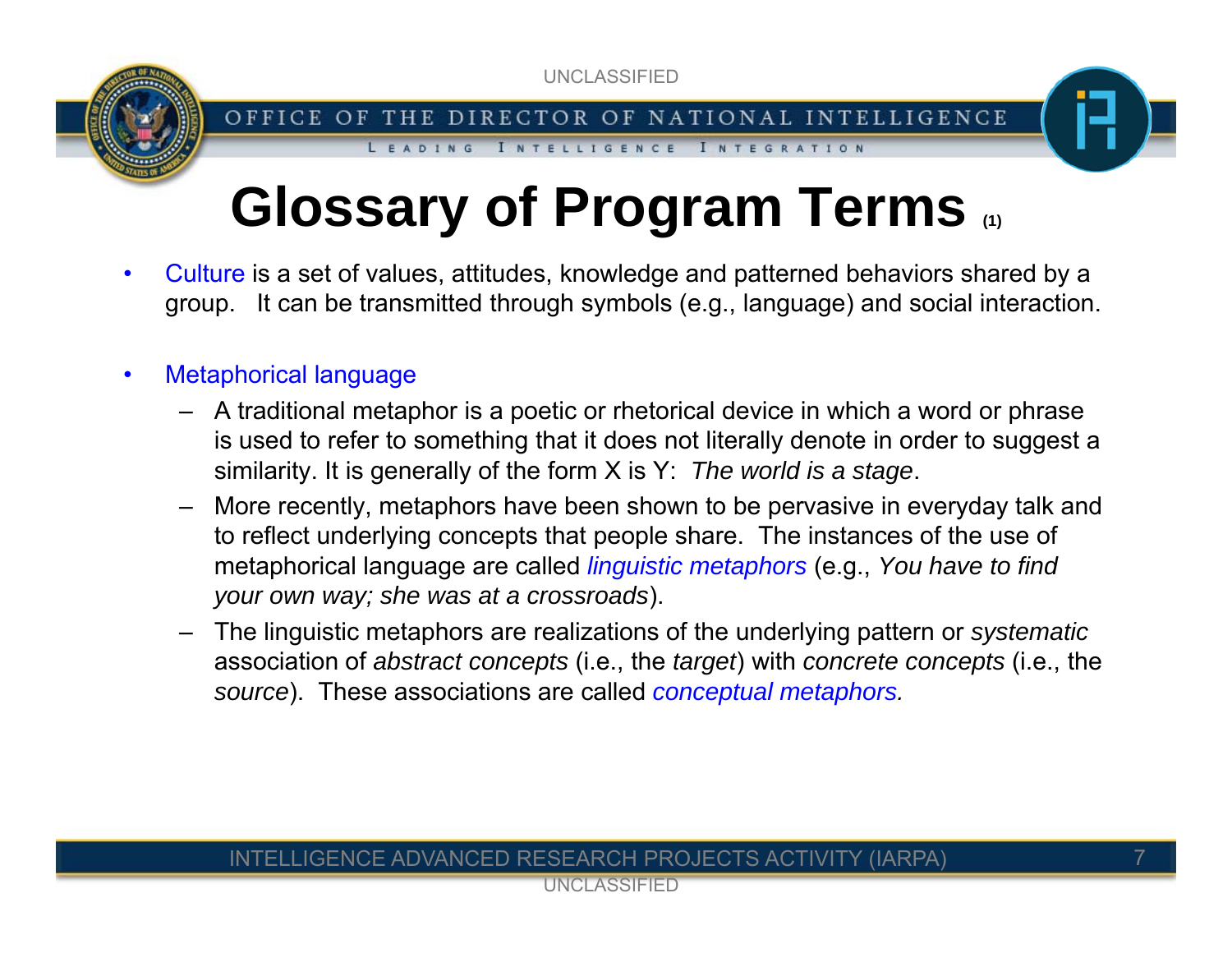

I NTELLIGENCE

LEADING

# **Glossary of Program Terms (2)**

 The *source* of the metaphor is the domain from which we draw metaphorical expressions (e.g., Life is a *journey)*. They are generally concrete and related to bodily and life experiences. The *target* is the domain that we are trying to understand (e.g., *Life* is a journey) . Targets are generally psychological/mental states, social groups/processes and personal experiences/events.

INTEGRATION

- –The relationship between the target and the source is defined by mapping principles. These mappings describe analogical reasoning and inference processes.
- • Metonymy is the use of a name for an item based on an association of a feature of the item with the whole, e.g., The ham sandwich at Table 2 needs another cup of coffee. Metonymy may be used in some cultures as a device similar to metaphor.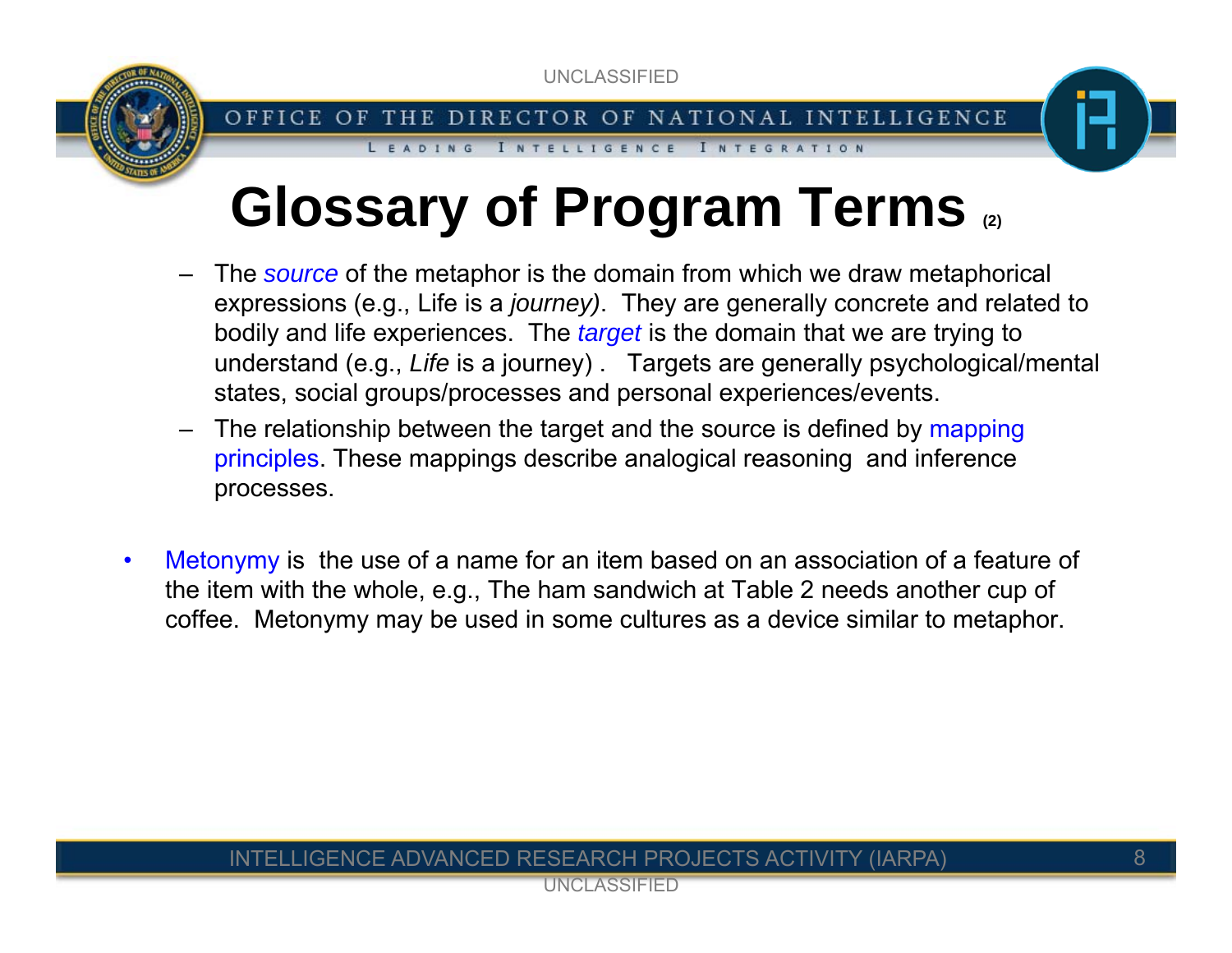

OFFICE OF THE DIRECTOR OF NATIONAL INTELLIGENCE

**INTELLIGENCE** 

LEADING

# **Target Use Case**

I NTEGRATION

- • Understanding the shared concepts and patterned behaviors of a culture is a significant challenge because cultural norms tend to be hidden. Even cultural natives have difficulty defining them. Having a system that could discover and structure cultural beliefs and perspectives would be valuable to novice and seasoned IC analysts alike.
- • An analyst needs to know the worldviews of the various cultures that she deals with. She presents a cross-cultural problem to the Metaphorical Language Analysis System to gain an understanding of the contrasting perspectives of the parties involved. The system offers two capabilities to the analyst. One will show cultural contrasts in the metaphors used for abstract and social concepts: Life is a Game vs. Life is a Struggle.
- • The second will present a structured representation of the metaphors that expose insight into the views and goals of the protagonists in the situation.

#### INTELLIGENCE ADVANCED RESEARCH PROJECTS ACTIVITY (IARPA)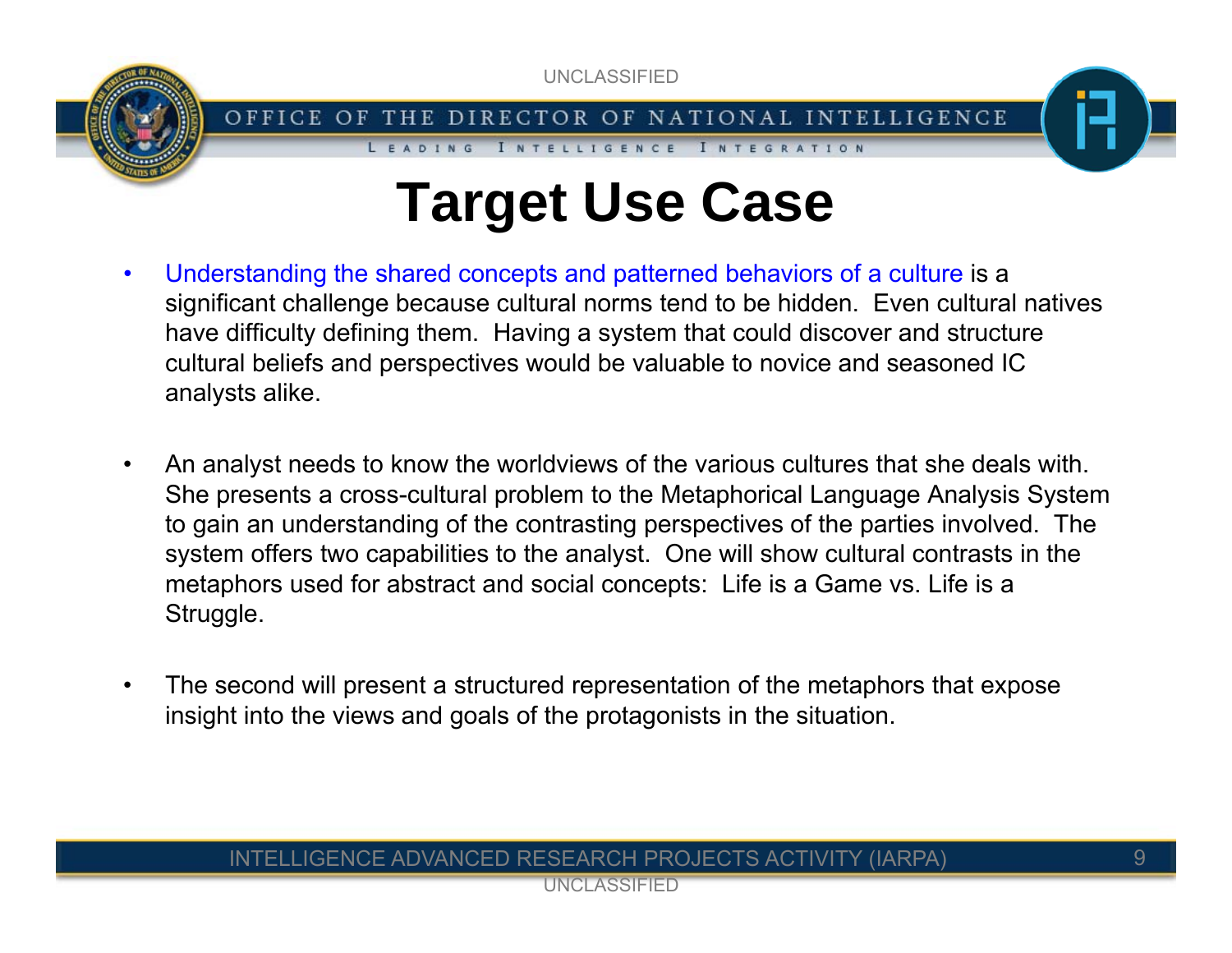

**INTELLIGENCE** 

LEADING

# **Nature of the Problem**

INTEGRATION

- • Surveys are frequently used to identify "cultural beliefs" but they reflect *conscious* knowledge.
- • Surveys can be very expensive and time-consuming to implement. Development of larger surveys can require 12-18 months.
- • The accuracy of the participants' contributions is not certain. Responses may suffer from conscious or unconscious interference (e.g., respondent is trying to please the questioner). Persons may refuse to participate, which can result in sample bias. Populations may be illiterate and may not be familiar with surveys, which can also prejudice the results.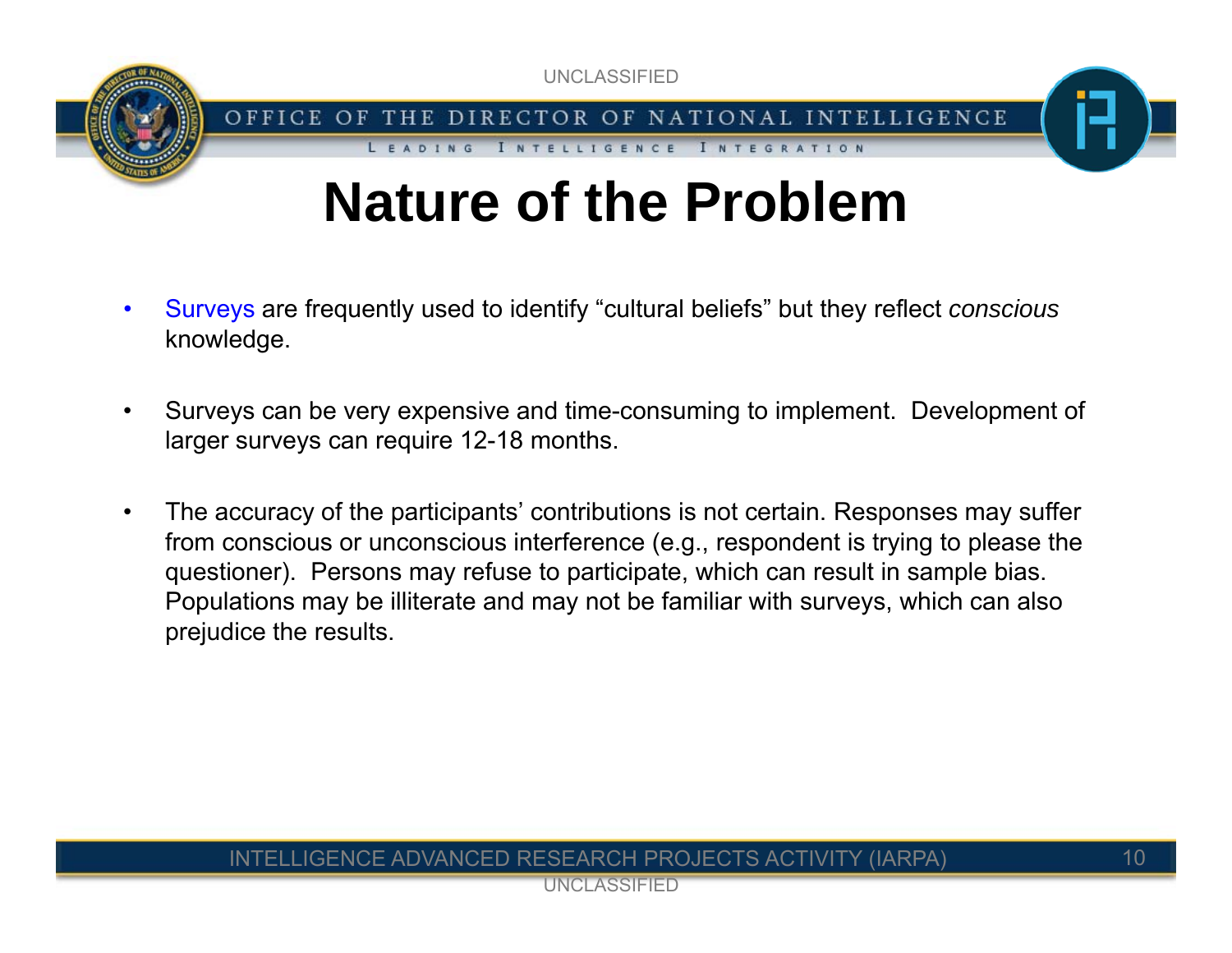

#### OFFICE OF THE DIRECTOR OF NATIONAL INTELLIGENCE

LEADING

INTELLIGENCE INTEGRATION

## **State of the Art**  $\alpha$

- • Metaphors have been known since Aristotle (*Poetics*) as poetic or rhetorical devices that are unique, creative instances of language artistry (e.g., The world is a stage). Over the last 30 years, metaphors have been shown to be pervasive in everyday language and to reflect cultural beliefs.
- • Metaphors shape how people think about complex topics and can influence beliefs. A study presented participants with a report on crime in a city; they were asked how crime should be addressed in the city. The report contained statistics, including crime and murder rates, as well as one of two metaphors, CRIME AS A WILD BEAST or CRIME AS A VIRUS. The participants were influenced by the embedded metaphor – recommending more police and jails vs investigating the root cause and establishing community programs.
- • Human communication theorists have adopted metaphor for message- and imageformation.
- •Metaphors are associated with affect; affect influences behavior. This association has been confirmed through neuro-science experiments.
- • Metaphors can reduce the complexity of meaning associated with a topic by capturing or expressing patterns.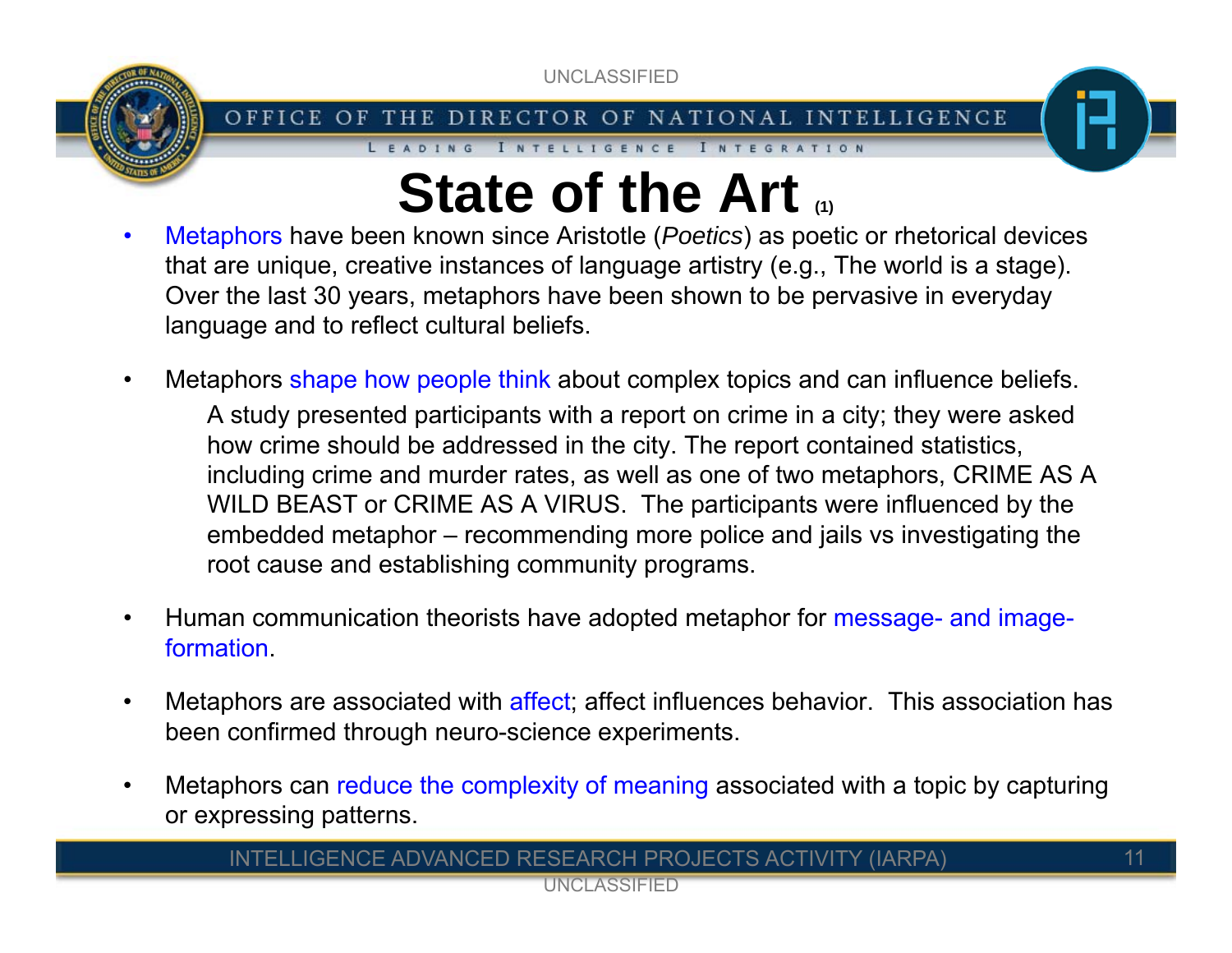

#### OFFICE OF THE DIRECTOR OF NATIONAL INTELLIGENCE

#### INTELLIGENCE INTEGRATION LEADING **State of the Art (2)**

- • Research on metaphors has uncovered inferred meanings and worldviews of particular groups or individuals: Characterization of disparities in social issues and contrasting political goals; exposure of inclusion and exclusion of social and political groups; understanding of psychological problems and conflicts.
- • Automated tools and techniques have addressed various aspects of the metaphor analysis process. This is the appropriate time to exploit and expand these technologies.
	- Defining mapping principles and metaphorical meaning using ontology- and corpus-based approaches.
	- –Identifying syntactic patterns in written text indicative of metaphors.
	- Semantic annotation to identify candidate "source" and "target" domains and patterns of metaphor.
	- –Correlation of specific types of metaphors with particular topics and narratives.
- • The significant amounts of data now available on-line from many cultures can be a rich source for identifying cultural beliefs.



LIGENCE ADVANCED RESEARCH PROJECTS ACTIVITY (IARPA)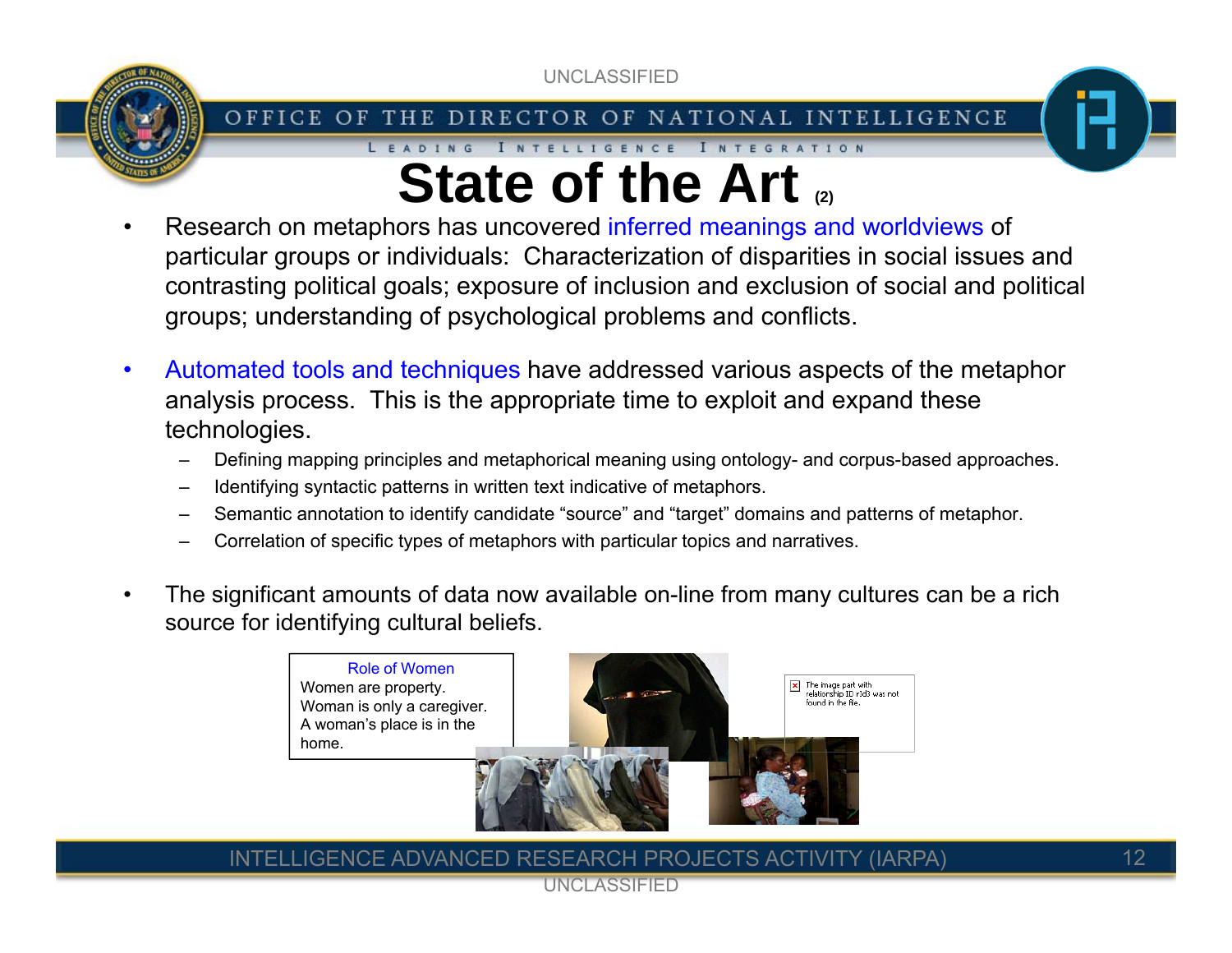

OFFICE OF THE DIRECTOR OF NATIONAL INTELLIGENCE

**INTELLIGENCE** LEADING INTEGRATION

# **Program Structure**

INTELLIGENCE ADVANCED RESEARCH PROJECTS ACTIVITY (IARPA)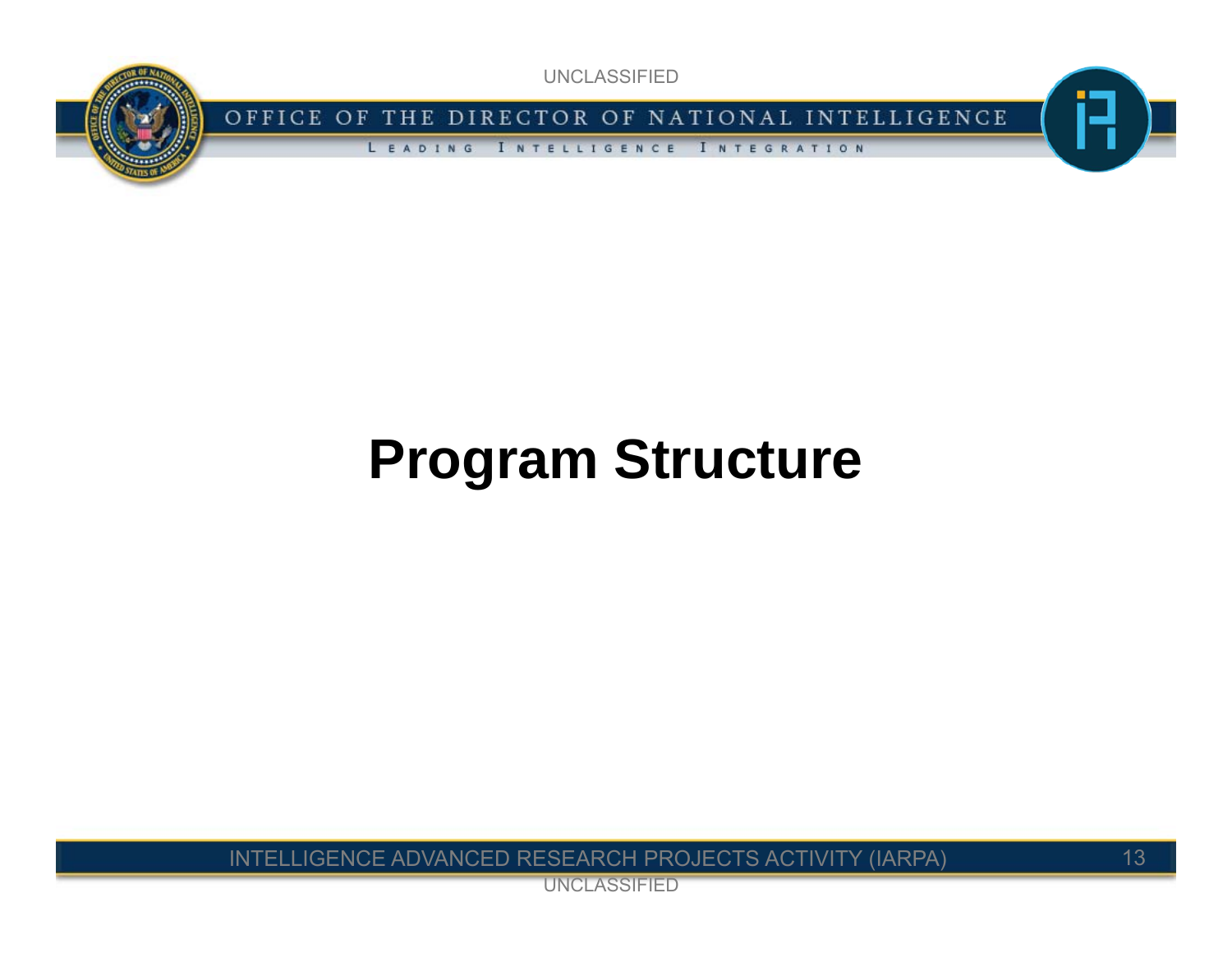OFFICE OF THE DIRECTOR OF NATIONAL INTELLIGENCE LEADING I N T E G R A T I O N IGENCE

# **Approach**

To be able to answer analysts' questions about the tacit beliefs of cultures and sub-cultures,

we must first develop a methodology for *automating* the discovery, framing\* and categorization of linguistic metaphors in large amounts of textual data in multiple languages.

The program will have two phases of 30 and 24 months.

\* A semantic schema or representation of the metaphor; also referred to as *mapping*.

#### LIGENCE ADVANCED RESEARCH PROJECTS ACTIVITY (IARPA).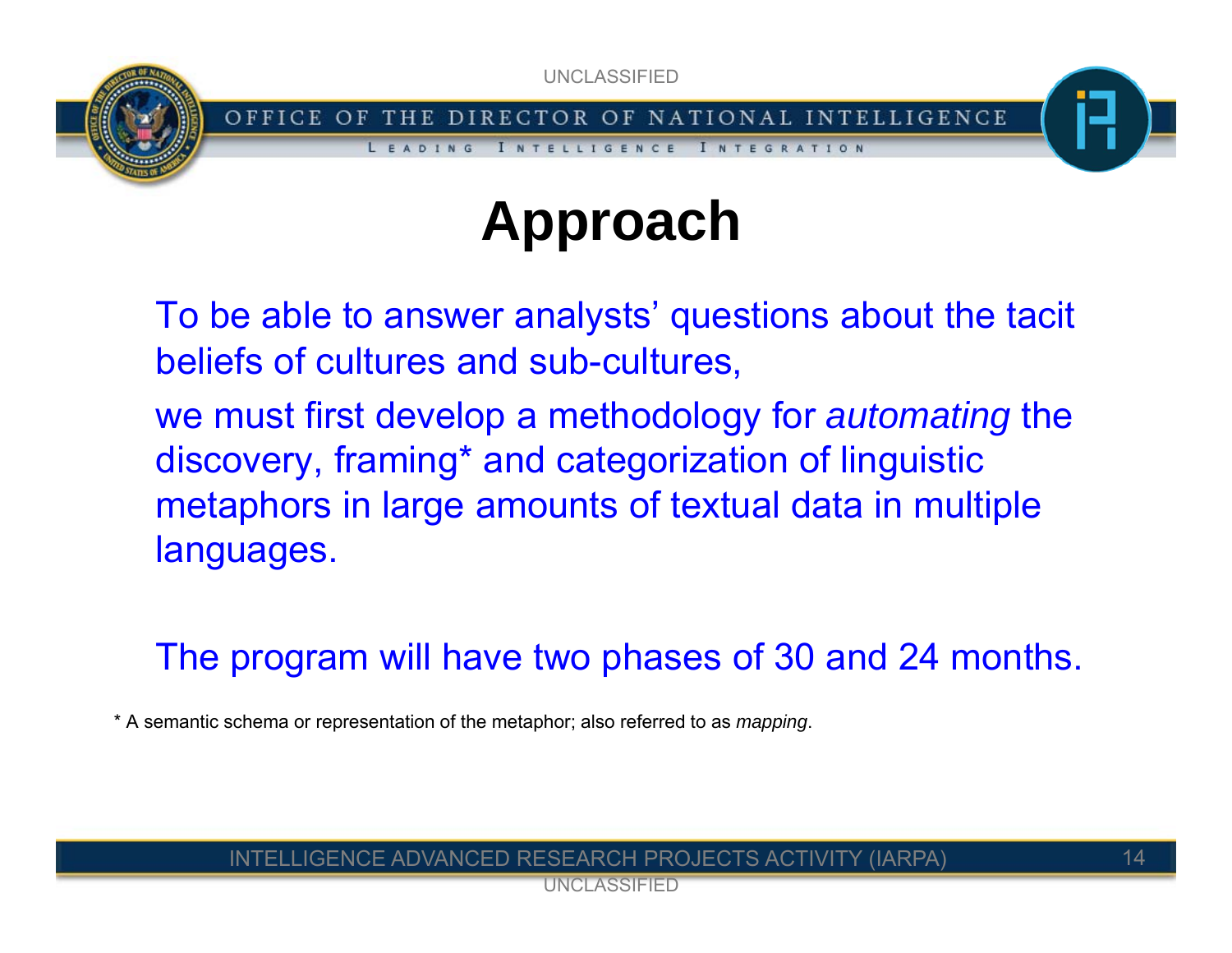

OFFICE OF THE DIRECTOR OF NATIONAL INTELLIGENCE

**INTELLIGENCE** 

### **Program Features**

### Teams

- Multidisciplinary teams required (e.g., (social) psychologists, experience with metaphorical language research, NLP, cultural analysis, semantics/ontologies)
- Multilingual and multicultural capabilities

### **Data**

LEADING

- Performers will gather large amounts of data for development in the native language. English translations are not acceptable.
- The approach to data selection must be defined in the proposal: method of selection, source, sub-culture (if known), data type, justification and relevance of the data to the discovery of cultural beliefs.

### Languages/ **Cultures**

• Tasks will require analysis in multiple languages and diverse cultures

### **Metaphor Repository**

I N T E G R A T I O N

- Performer teams will design, develop and capture all metaphors, associated semantics and uses.
- Multiple examples of linguistic metaphors are required.

### **Metaphor Targets** and Case **Studies**

- Concepts for metaphorical analysis in Phase 1 will be abstract concepts and social issues.
- Case studies (for Phase 2) will represent contrastive views of world events and validation or refutation of stated **beliefs**

#### INTELLIGENCE ADVANCED RESEARCH PROJECTS ACTIVITY (IARPA)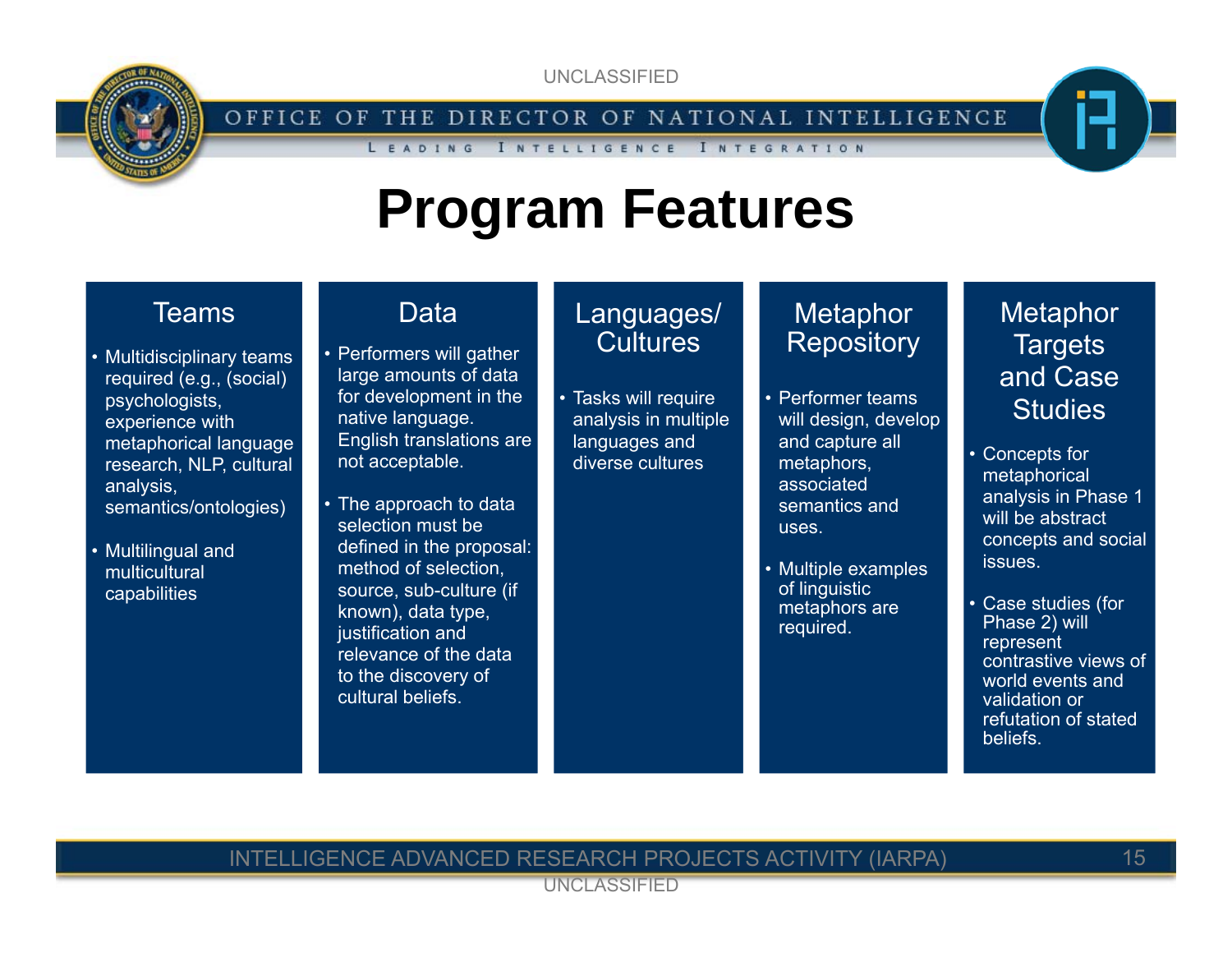OFFICE OF THE DIRECTOR OF NATIONAL INTELLIGENCE

INTEGRATION

### **Phase 1**

**INTELLIGENCE** 

LEADING

### Automating Metaphorical Language Analysis



#### INTELLIGENCE ADVANCED RESEARCH PROJECTS ACTIVITY (IARPA)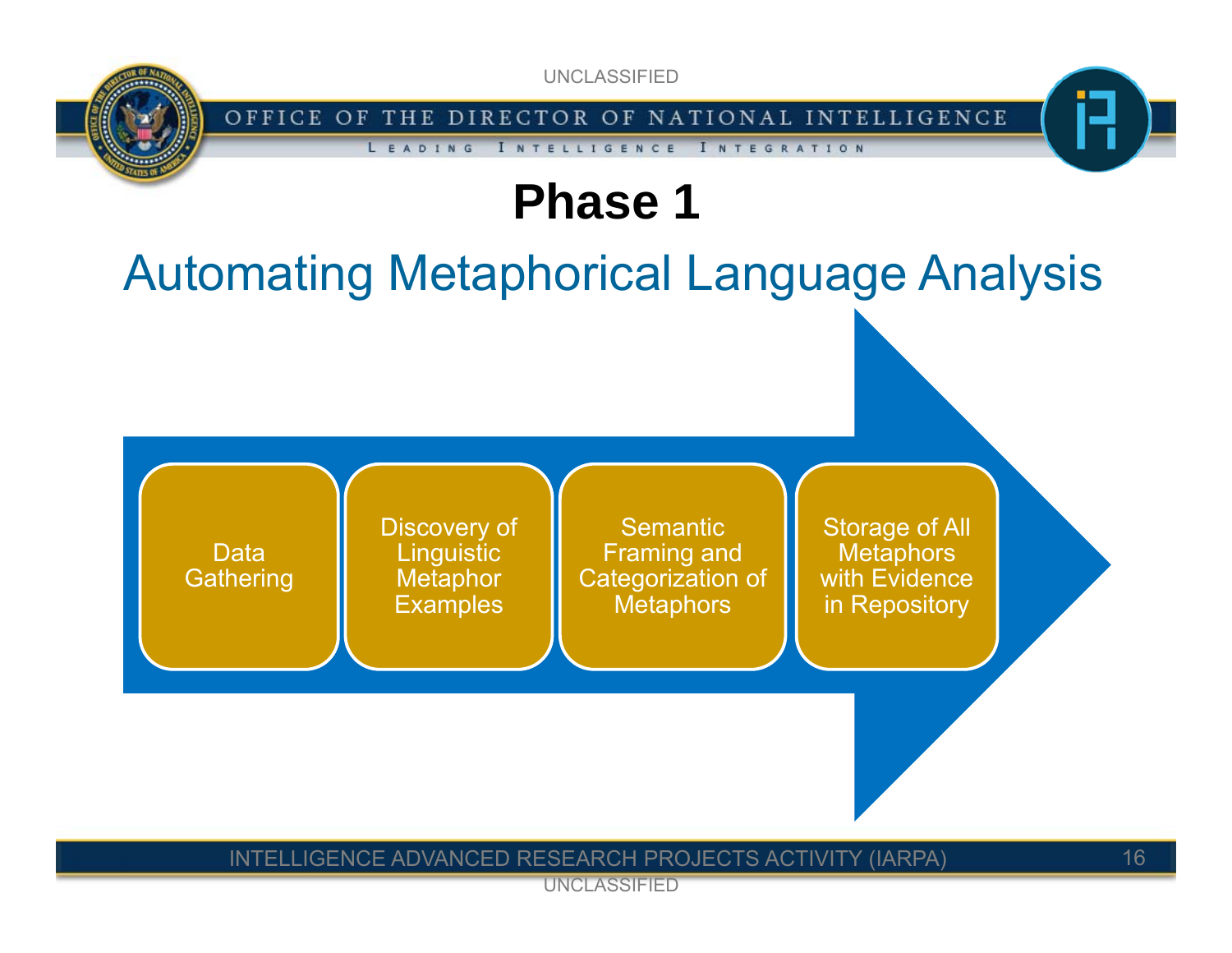

OFFICE OF THE DIRECTOR OF NATIONAL INTELLIGENCE

INTEGRATION

**INTELLIGENCE** 

# **Phase 1 Process (1)**

Performers will define and **automate** the following process:

LEADING

Define and gather **data** relevant to the metaphor target(s)

> Identify the **linguistic metaphors** in the data gathered

Organize the linguistic metaphors, hypothesize **conceptual metaphor(s)** and **define the mapping/frame**

**Identify the affect** associated with the conceptual metaphor

Store products in a **metaphor repository**

The goal is to have an automated process and prototype system.

INTELLIGENCE ADVANCED RESEARCH PROJECTS ACTIVITY (IARPA)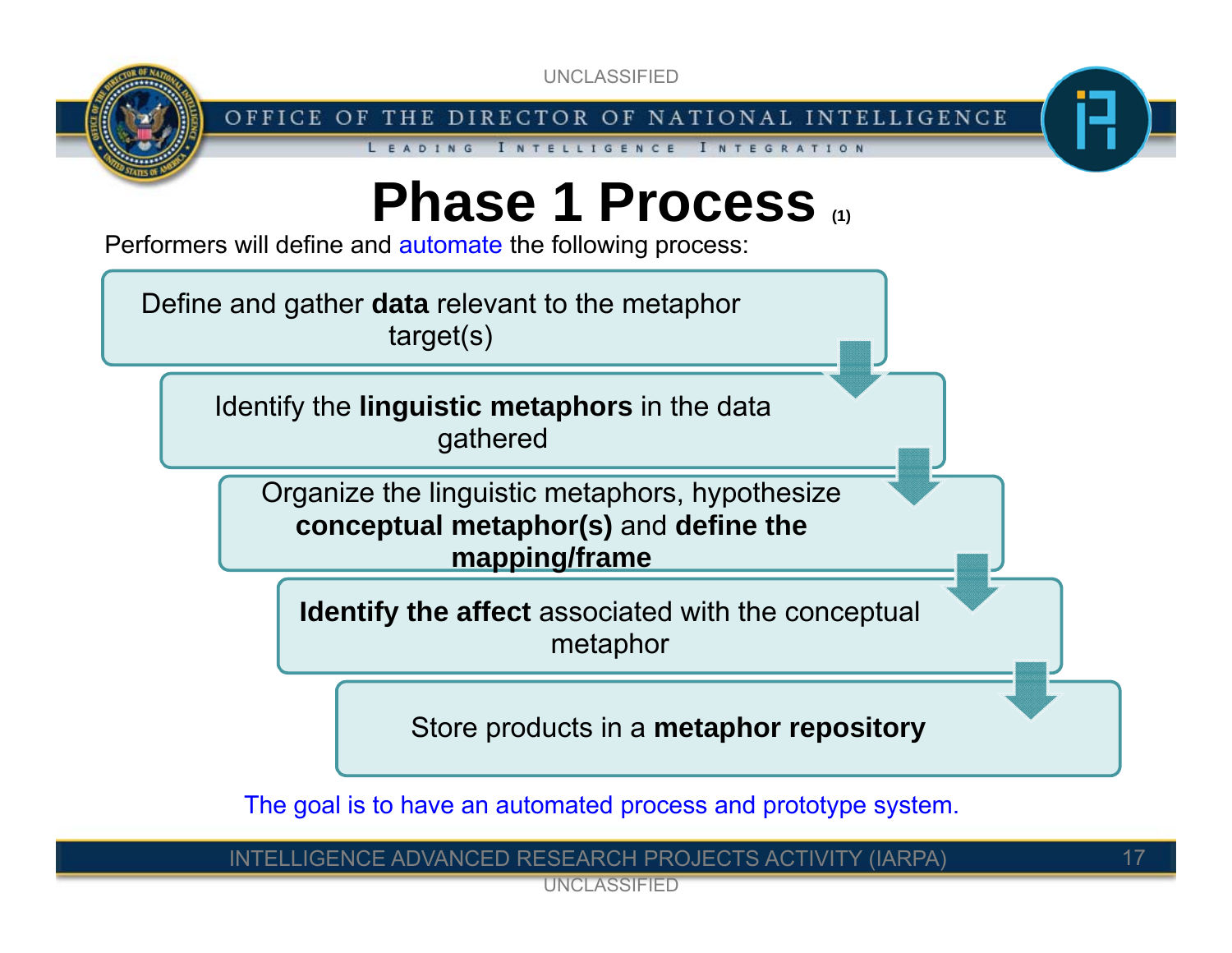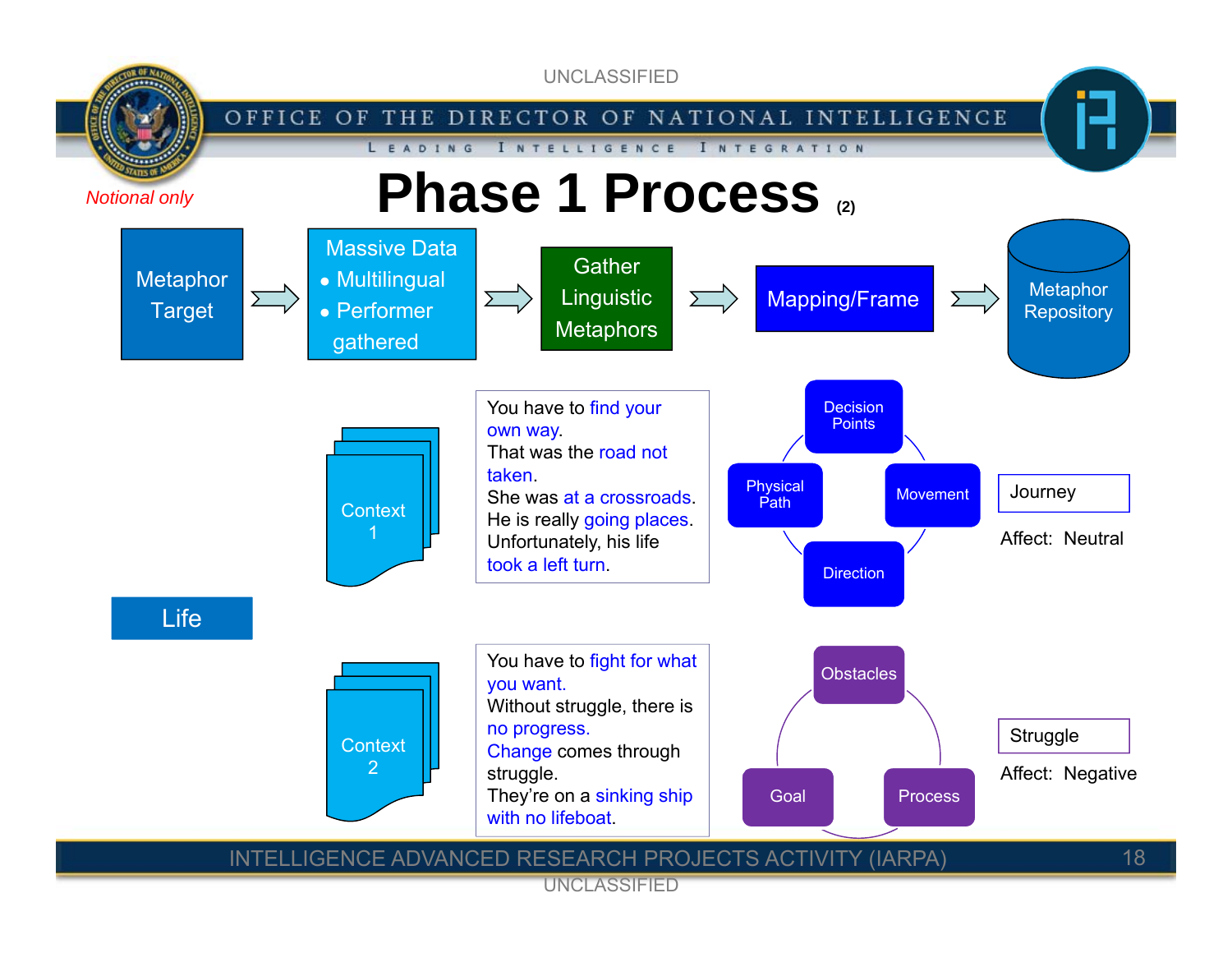

# **Phase 2**

Case Study Analysis

INTEGRATION



#### INTELLIGENCE ADVANCED RESEARCH PROJECTS ACTIVITY (IARPA)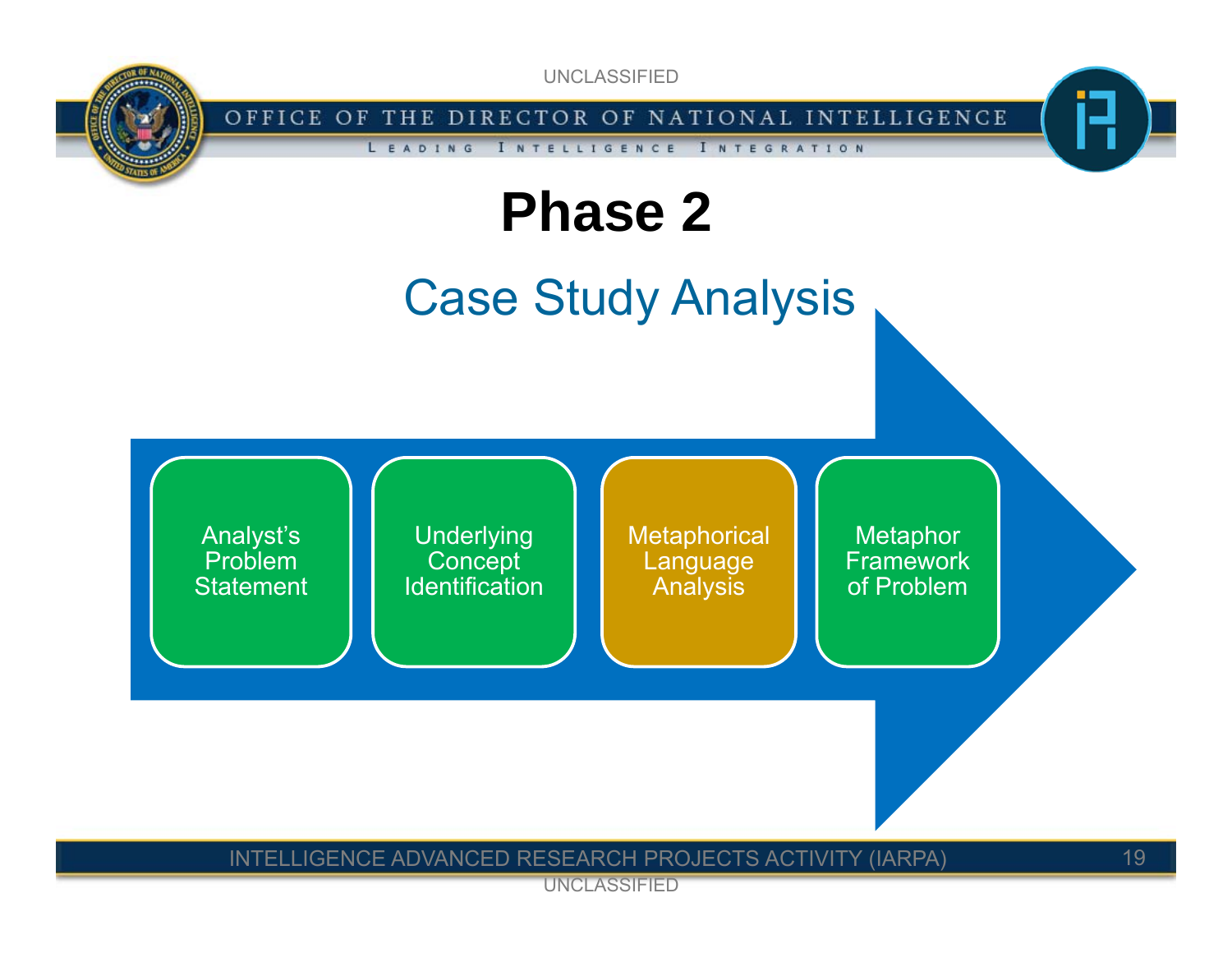

#### OFFICE OF THE DIRECTOR OF NATIONAL INTELLIGENCE

I NTEGRATION

**INTELLIGENCE** 

# **Phase 2 Process (1)**

- Case studies will yield metaphors that are specific to the case studies as well as metaphors general to the culture. The domain can condition the metaphors used.
- Types of case studies to be addressed:

LEADING

- Contrastive views of world events (e.g., PRC and Taiwan; Israel and Palestine)
- Validation or refutation of stated beliefs (e.g., Chavez)



#### INTELLIGENCE ADVANCED RESEARCH PROJECTS ACTIVITY (IARPA)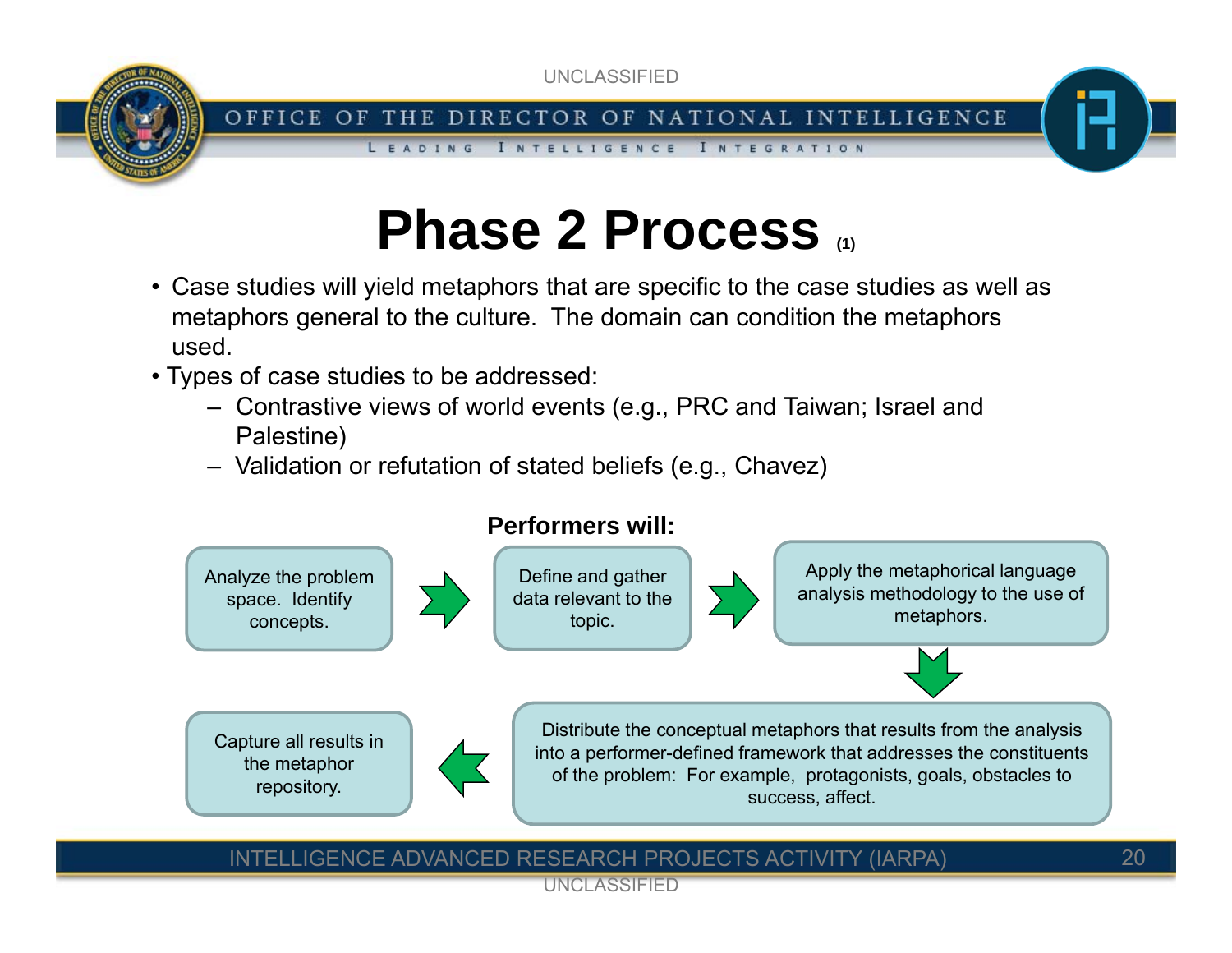







| <b>Analyst's question</b> |  |
|---------------------------|--|
| • What are the            |  |
| perspectives of           |  |

Pakistan and India with respect to Kashmir? **Context** 

- Role of Britain
- Nation
- Government
- ….



#### INTELLIGENCE ADVANCED RESEARCH PROJECTS ACTIVITY (IARPA)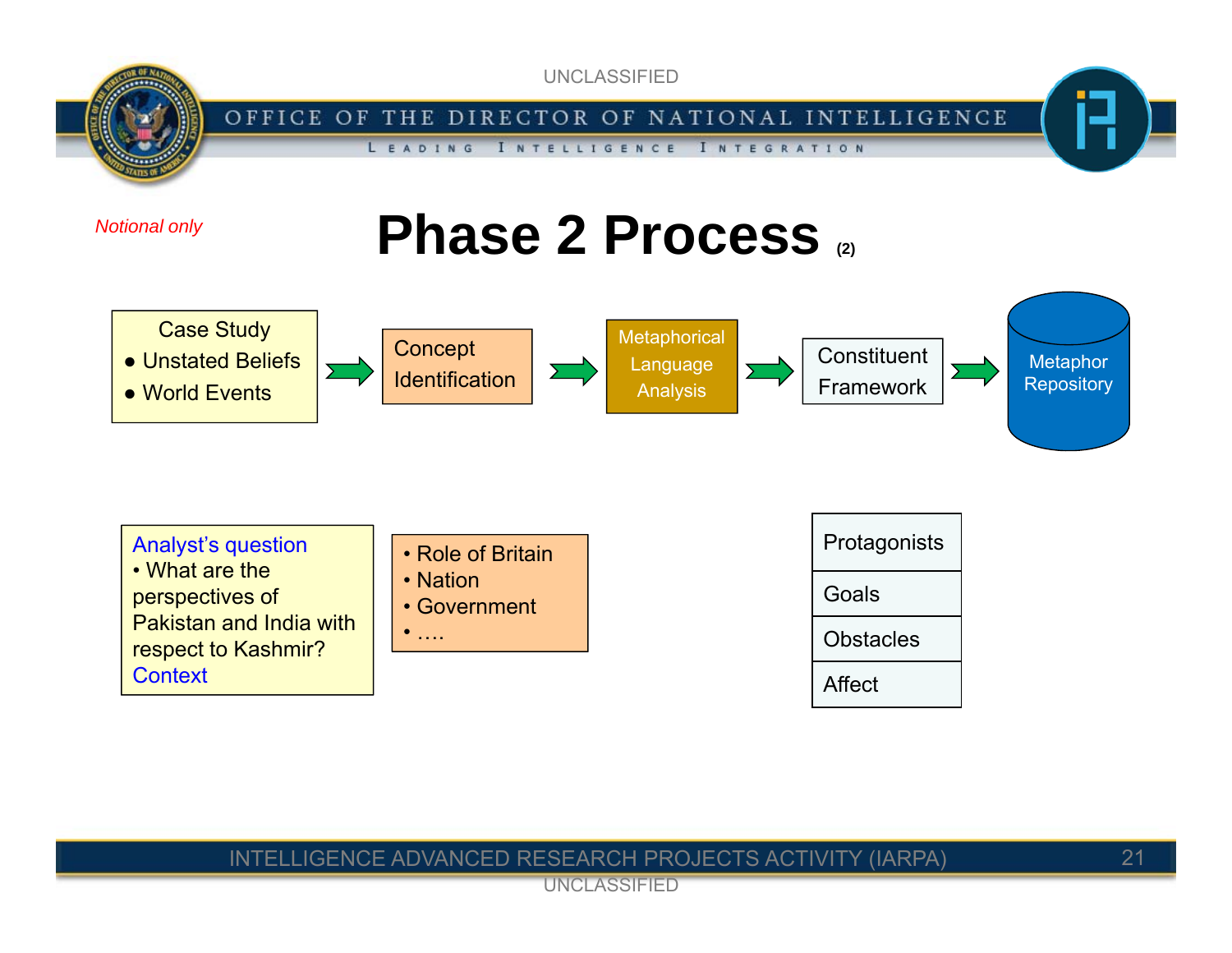OFFICE OF THE DIRECTOR OF NATIONAL INTELLIGENCE

I N T E G R A T I O N

#### *Notional Only*

### **Example of Constituent Framework**

**INTELLIGENCE** 

LEADING

An international organization, International Help (IH), contracted and worked with a company in South Mondolo, Educational Advancement Associates (EAA), to develop new educational materials and curricula for the schools in the northern region. In order to complete the work, IH has set up workshops to "train the trainers." Once they have been trained, the EAA personnel can then go to the northern region and train the local school staff. The workshops are complete but it is clear that the EAA trainers do not intend to take on the additional task of training the school personnel. IH personnel cannot understand this resistance to doing the job at the local level, because training the local teachers will complete the project.

Why are the trainers uncooperative? Why did EAA agree to the contract if their staff will not do what is necessary to complete the work?

|               | <b>CONCEPTUAL METAPHORS</b>                                         |                                                                |  |
|---------------|---------------------------------------------------------------------|----------------------------------------------------------------|--|
|               | International Help                                                  | <b>Educational Advancement Associates</b>                      |  |
| Protagonists  | Work is a Movement toward a Target<br>Success is Hitting the Target | Work is a Recipe to be Followed<br>Change is Work Redefinition |  |
| <b>Affect</b> | Frustration                                                         | <b>Distrust</b>                                                |  |

#### INTELLIGENCE ADVANCED RESEARCH PROJECTS ACTIVITY (IARPA)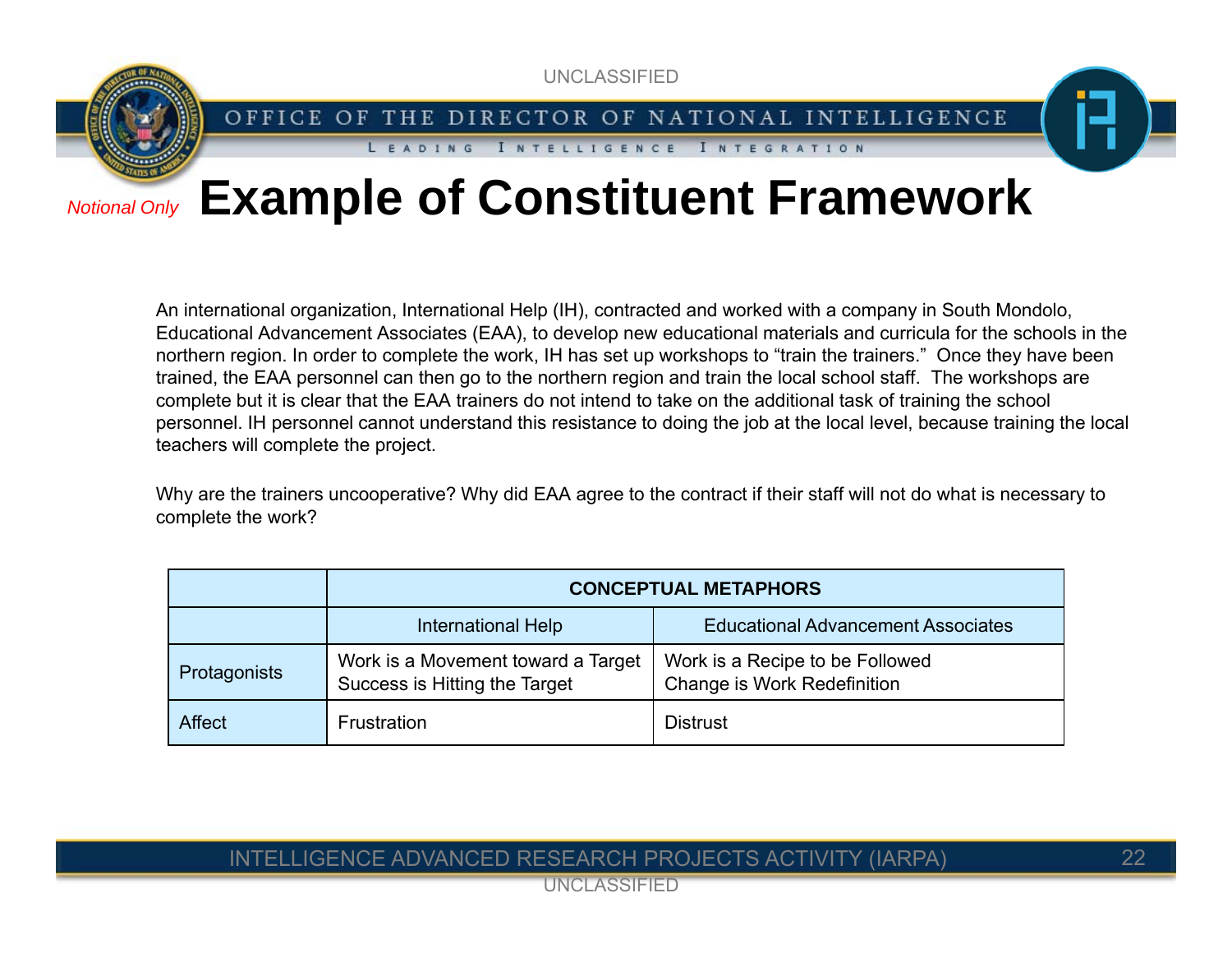OFFICE OF THE DIRECTOR OF NATIONAL INTELLIGENCE

INTELLIGENCE INTEGRATION

# **NOT Included in the Program**

- •Attitudes and opinions: **Not** opinion mining, sentiment analysis, viral spread of information
- • Data: Program will focus on large amounts of text; creative and clearly defined ideas about what resources will be valuable and fruitful are required.
	- –**Not** advertising; not marketing products

LEADING

- –**Not** graphics, photos, video
- –**Not** non-verbal communication
- –**Not** speech (i.e., audio)
- • Figurative Language
	- – The only types of figurative language that are included in the program are metaphors and metonymy.
		- $\bullet$  Metonymy will be in addition to metaphors. Those interested in metonymy must explain why metonymy is required and what metonymy adds to the analysis.
		- • The metaphor repository must include any metonyms that are explored and must be designed to differentiate them from the metaphors.
- •**Goals** 
	- – The program will discover and formulate linguistic and conceptual metaphors but it is not based on any specific theory nor on the cognitive status of conceptual metaphors.

#### INTELLIGENCE ADVANCED RESEARCH PROJECTS ACTIVITY (IARPA)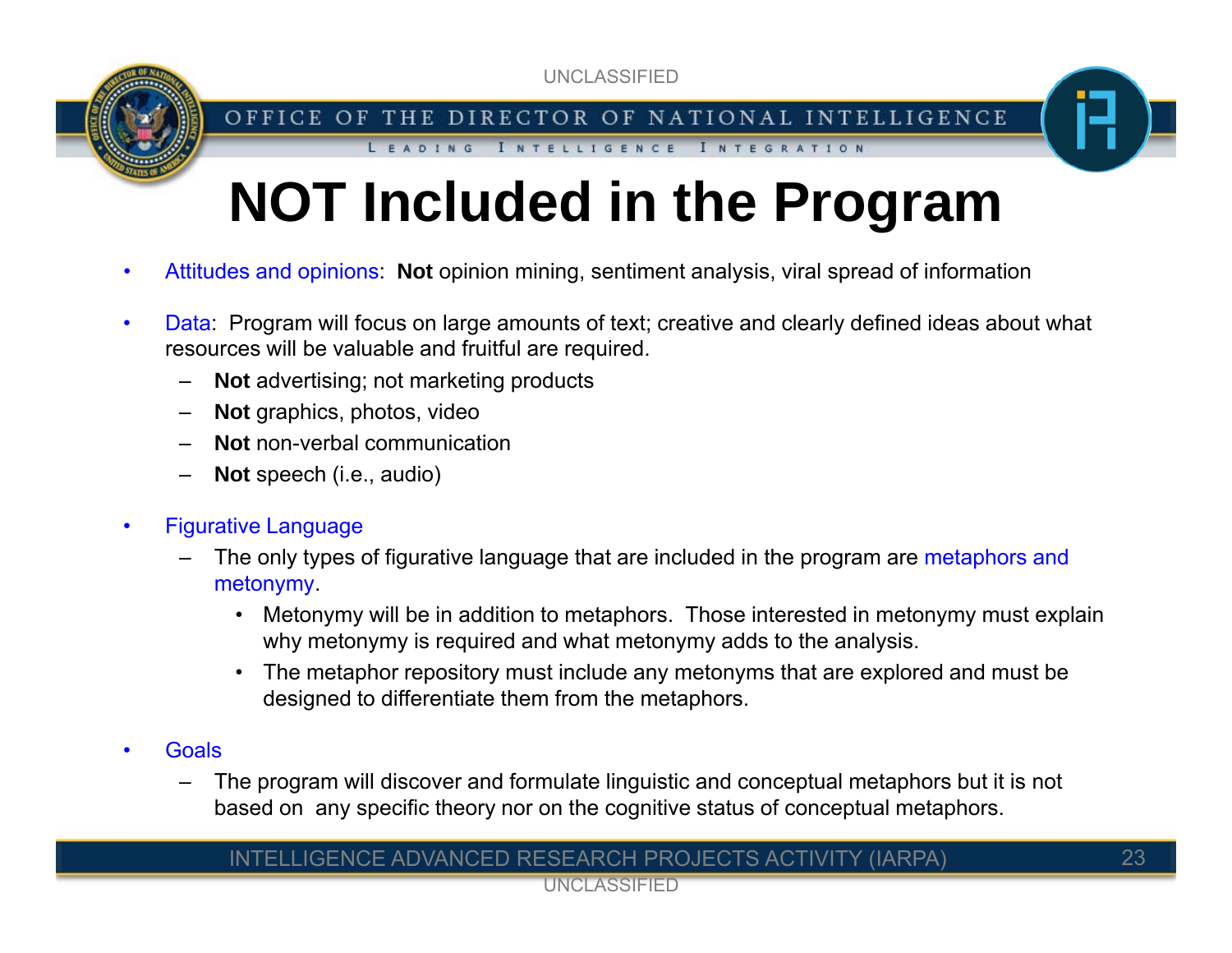

OFFICE OF THE DIRECTOR OF NATIONAL INTELLIGENCE

LEADING **INTELLIGENCE** I NTEGRATION

# **Program Evaluation and Metrics**

INTELLIGENCE ADVANCED RESEARCH PROJECTS ACTIVITY (IARPA)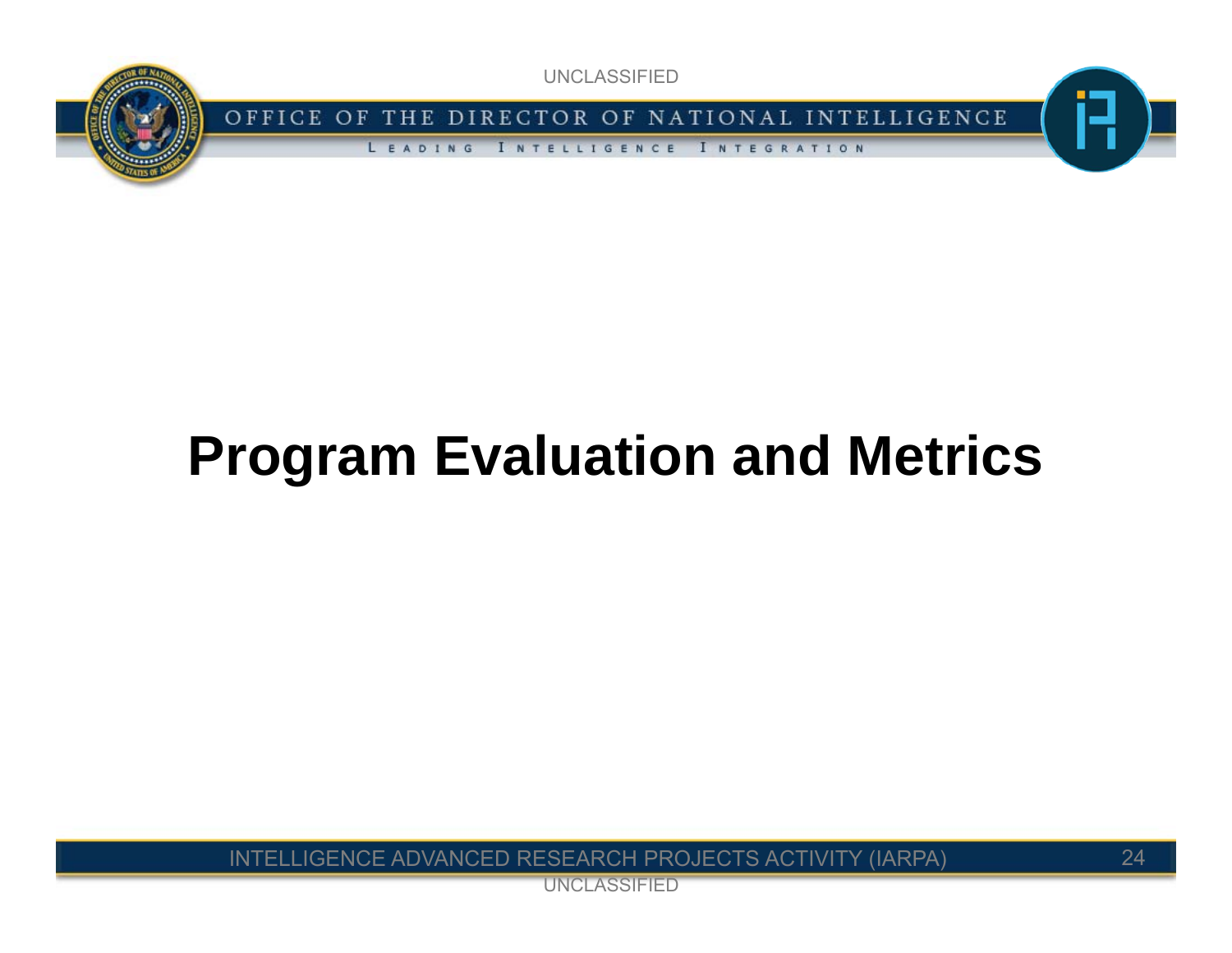OFFICE OF THE DIRECTOR OF NATIONAL INTELLIGENCE

I NTEGRATION

**INTELLIGENCE** 

# **Evaluation (1)**

Three evaluation tasks, testing different aspects of the project, are anticipated.

LEADING

- 1) Each metaphor in Phases 1 and 2 (conceptual metaphor, frame and affect) must be evaluated by the performer teams using valid social science methods. For example, experimental design informed by priming, retelling, message framing.
	- $\mathbb{R}^n$ Experts in the methodology of testing will review and evaluate the protocols and results.
	- $\mathcal{C}^{\mathcal{A}}$  The Government team will engage a team of IC analysts to evaluate the quality and utility of the system output at the various stages of the metaphorical analysis.
- 2) The Government team will undertake a thematic analysis to validate the distribution of the conceptual metaphors in the constituent framework of the case study.
	- m, Thematic analysis is a qualitative approach to data analysis. Data are gathered using qualitative methods, such as structured interviews or focus groups. The resulting data are analyzed to identify common themes. Experts in the methodology of testing will review and evaluate the protocols and results.
	- $\mathcal{C}^{\mathcal{A}}$ In-country native speakers of a language will be the subjects.
	- $\mathcal{C}^{\mathcal{A}}$  An expert panel selected by the Government team from various disciplines (e.g., cognitive linguist, sociolinguist, social psychologist, cultural anthropologist ) will compare the constituent elements resulting from the metaphor analysis with the themes from the thematic analysis.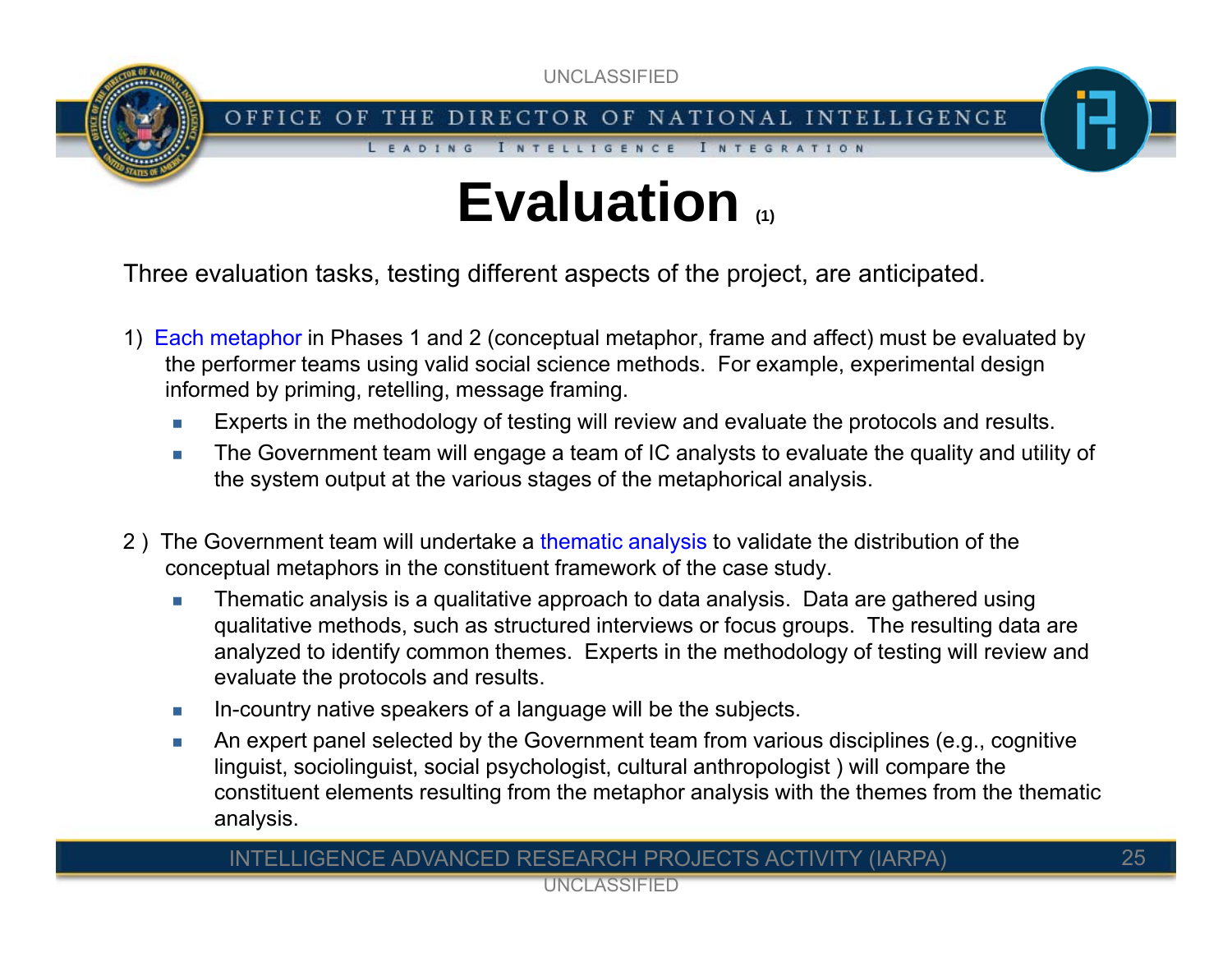

OFFICE OF THE DIRECTOR OF NATIONAL INTELLIGENCE

**INTELLIGENCE** 

# **Evaluation (2)**

- 3) Growth in the analyst's understanding of the case study problem will be evaluated.
	- Pre- and post-thematic analyses

LEADING

• Conduct a structured interview of the analysts interested in the case study before the case study analysis is performed; undertake a thematic analysis. Conduct a structured interview of the analysts after they have examined the case study results and perform a thematic analysis. Compare the thematic analysis results to assess the analysts' enhanced insights into the problem.

I NTEGRATION

- – Administer an additional structured interview to gather information on the analyst's perception of the value of the case study results.
	- Structured framework
		- Does the structured framing of the concepts improve your understanding of the dimensions of the problem? Does it crystallize your understanding?
	- Value of the results
		- Do the case study results offer possible actions or approaches or concepts not previously considered?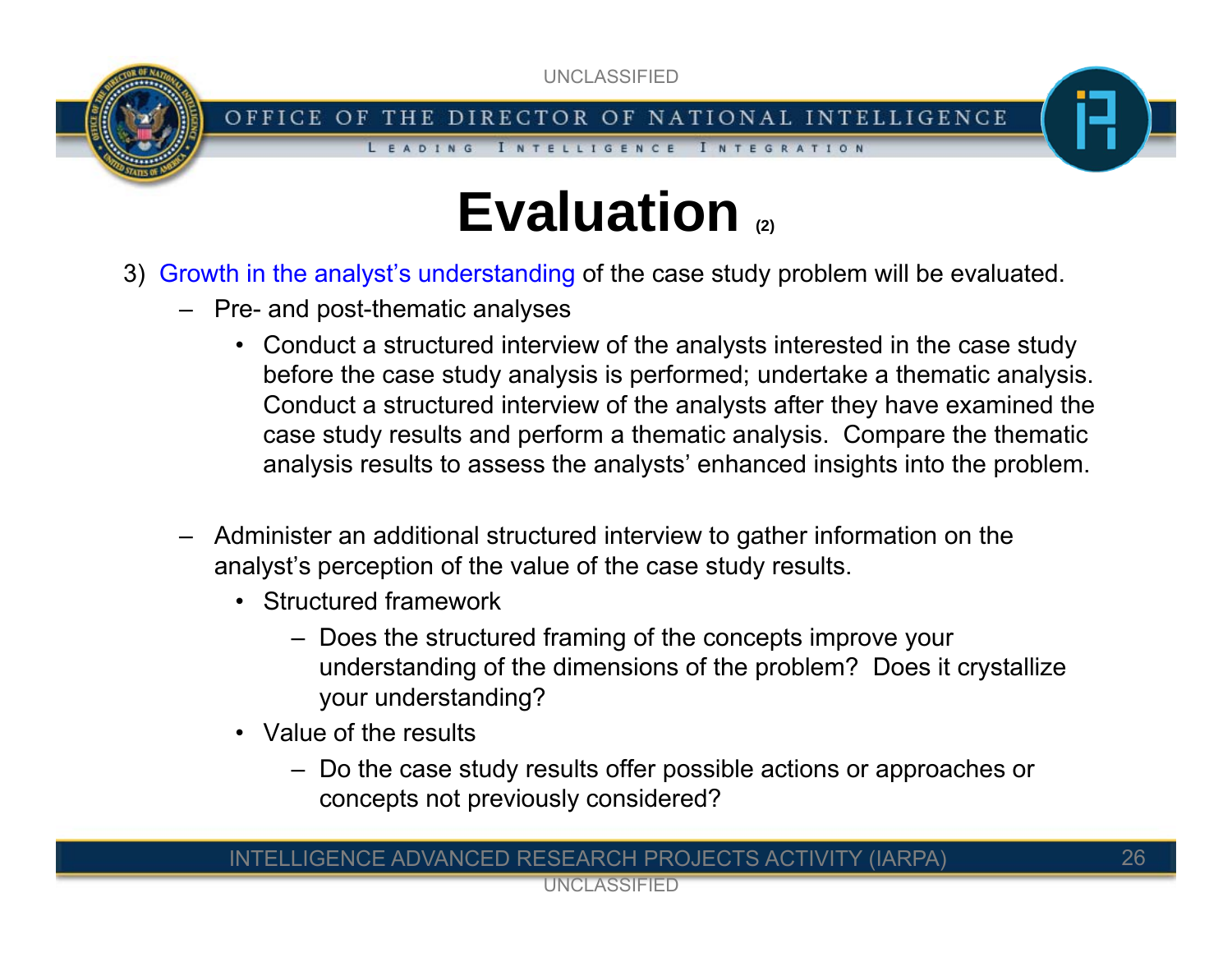OFFICE OF THE DIRECTOR OF NATIONAL INTELLIGENCE

**INTELLIGENCE** 

## **Metrics (1)**

### Phase 1

- • Target accuracy metrics.
	- – Using the valid social science methods, teams will demonstrate that the conceptual metaphor and its semantic components (in the frame) reflect native-speaker knowledge of the metaphorical relations.

INTEGRATION

- $\bullet$  Metaphor analysis and metaphor validations (using valid social science methods) complete at 12 months (65%), 20 months (75%) and 24 months (80%).
- • Performer metaphor validation protocols will be subject to expert review at 11, 19 and 23 months.
- –Analysts will evaluate the quality of the output.

LEADING

- • Metrics measuring the timely completion of activities for the Phase 1 challenge problem. (5 months)
	- –Performer metaphor validations will be subject to expert review.
	- –Analysts will evaluate quality of the output.

#### INTELLIGENCE ADVANCED RESEARCH PROJECTS ACTIVITY (IARPA)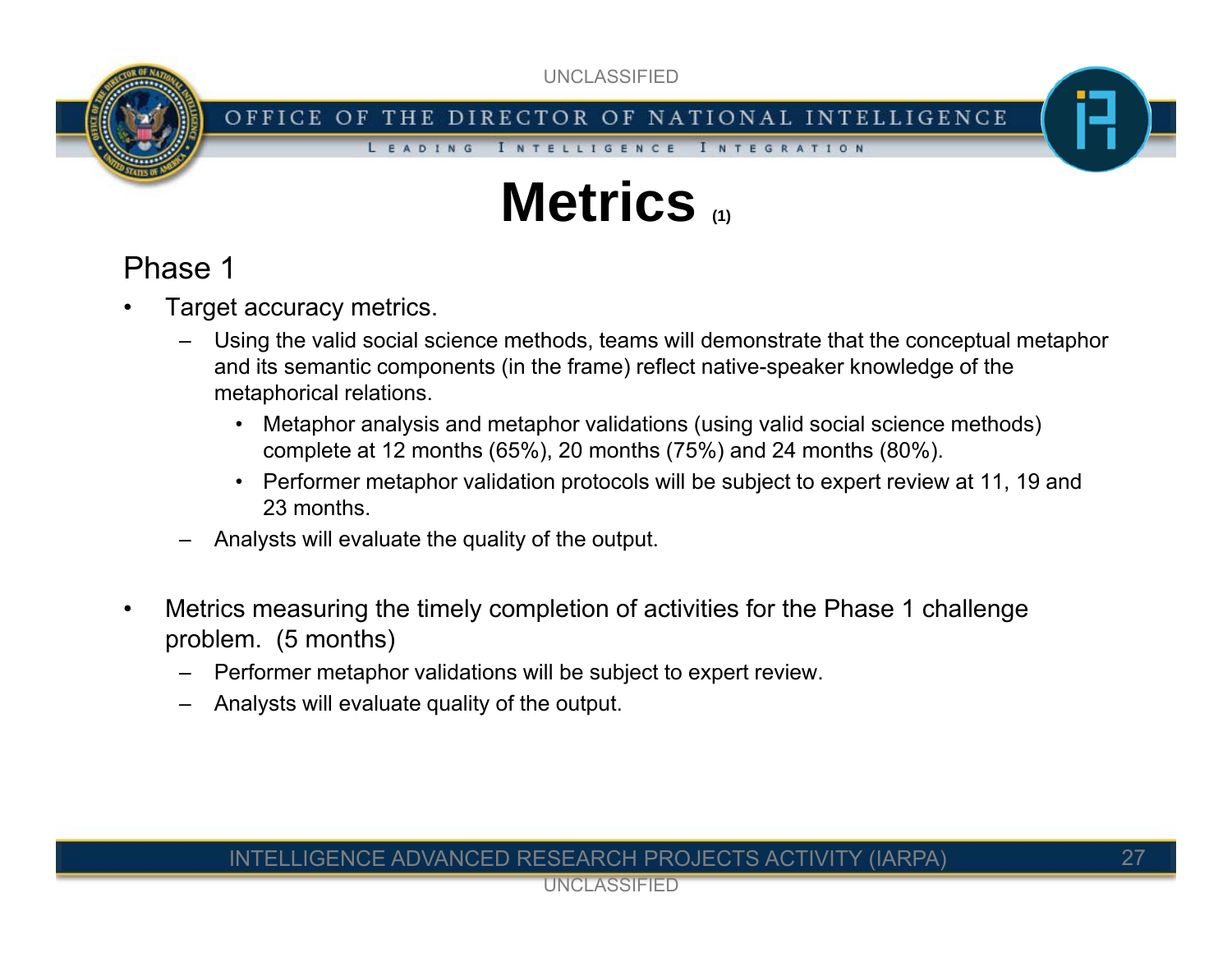OFFICE OF THE DIRECTOR OF NATIONAL INTELLIGENCE

I NTEGRATION

**INTELLIGENCE** 

# **Metrics (2)**

### Phase 2

- • Target accuracy metrics.
	- Performer metaphor validations (at 8 months (65%), 14 months (75%) and 18 months (80%)) will be subject to expert review.
	- – An expert panel will judge whether or not the case study metaphors correspond with the themes identified in the thematic analysis at 8, 14, 18 months with the goal of 80% of conceptual metaphors correspond with themes from thematic analysis.
	- – An analysis of the outliers (i.e., disagreements) will focus on identifying additional semantic issues and framing.
- •Evaluation of increased analyst knowledge.

LEADING

- – Final goal: a 20% increase in the themes identified in the post-thematic analysis of the analyst's output over those themes identified in the pre-thematic analysis of the analyst's output.
- • Metrics measuring the timely completion of activities for the Phase 1 challenge problem. (5 months)
	- Performer metaphor validations will be subject to expert review.
	- –Validate constituents using themes from thematic analysis
	- Analysts will evaluate quality of the output.

#### INTELLIGENCE ADVANCED RESEARCH PROJECTS ACTIVITY (IARPA)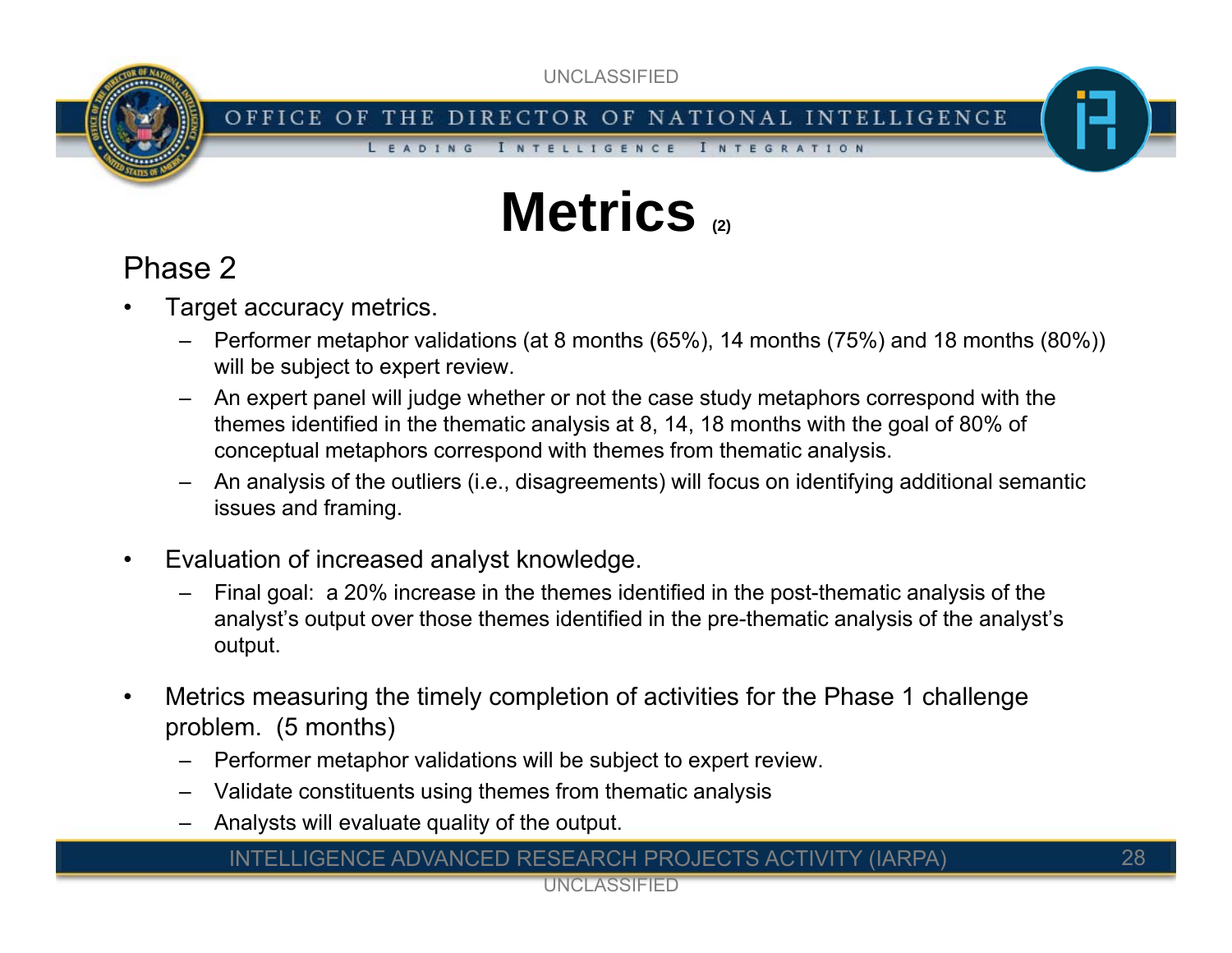

OFFICE OF THE DIRECTOR OF NATIONAL INTELLIGENCE

I NTELLIGENCE I NTEGRATION LEADING

# **Programmatics**

INTELLIGENCE ADVANCED RESEARCH PROJECTS ACTIVITY (IARPA)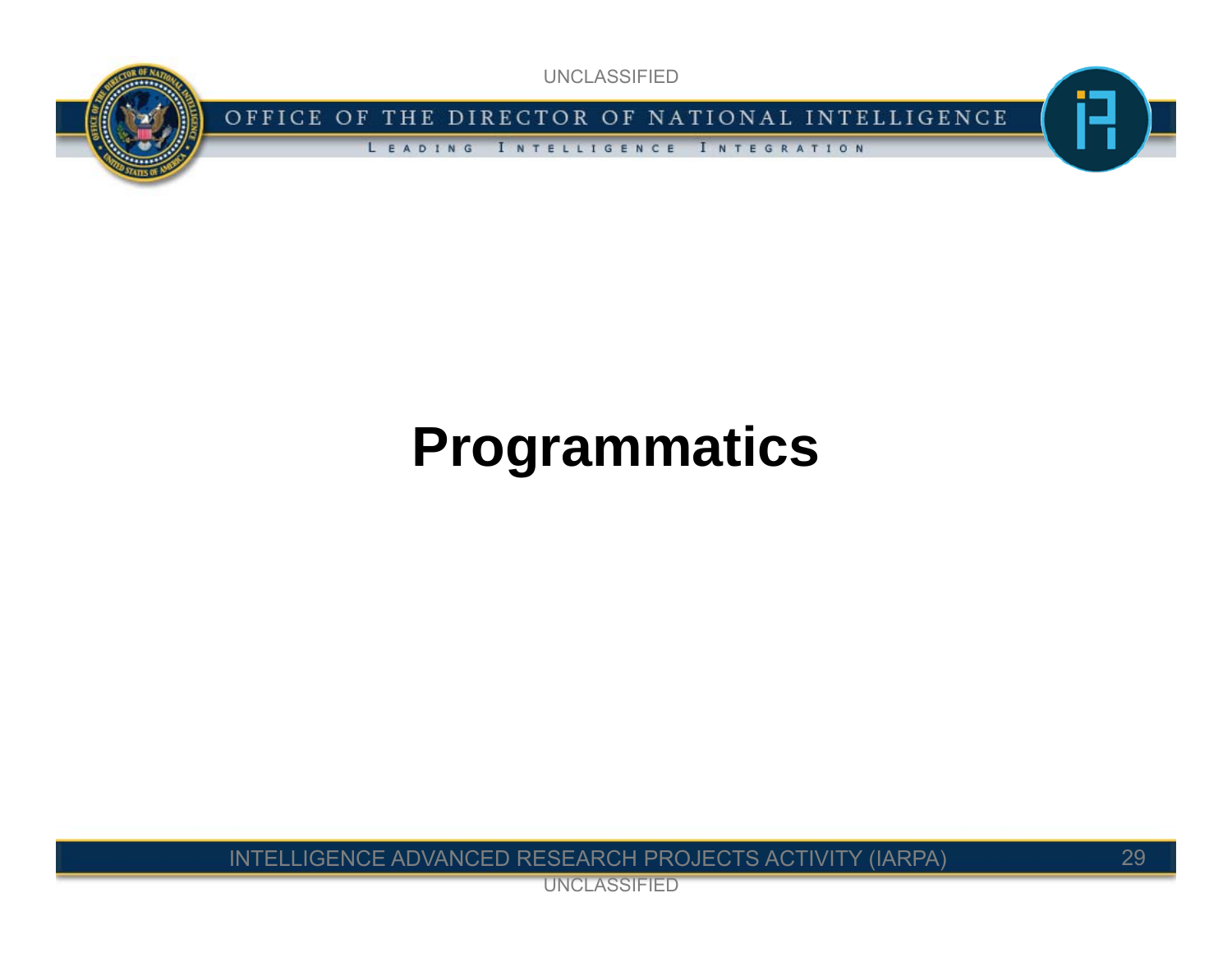#### OFFICE OF THE DIRECTOR OF NATIONAL INTELLIGENCE

LEADING **INTELLIGENCE** I NTEGRATION

### **Milestones**

#### **Phase 1: Methodology**

- 1) Kickoff
- 2) Metaphorical language analysis (3 targets)
- 3) Analysis and evaluation of metaphors complete (12, 20, 24 months)
- 4) Knowledge Base definition, development and population
- 5) Challenge problem: metaphor analysis and evaluation complete
- 6) Prepare deliverables

#### **Phase 2: Case Studies**

- 1) Kickoff
- 2) Case studies (3 case studies)
- 3) Analysis and evaluation of metaphors complete (8, 14, 18 months)
- 4) Knowledge Base enhancement
- 5) Challenge problem: metaphor analysis and evaluation complete
- 6) Prepare deliverables



#### INTELLIGENCE ADVANCED RESEARCH PROJECTS ACTIVITY (IARPA)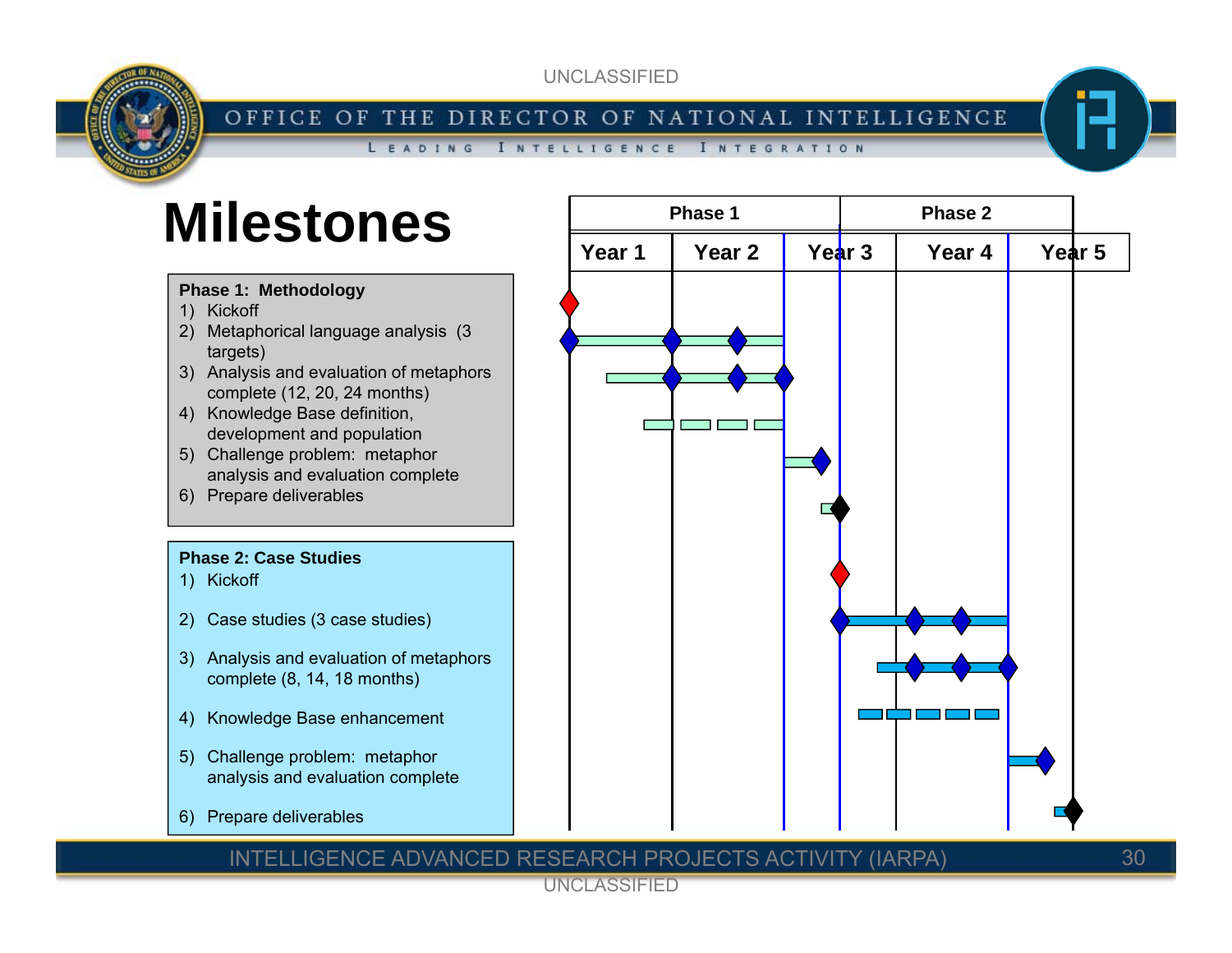

LEADING

# **Program Deliverables**

INTELLIGENCE INTEGRATION

- • The outcome of the program is NOT a fully engineered system but a methodology, tools and a prototype that could be used as the basis for a system in the future.
	- –The teams will deliver a functional prototype that demonstrates the automated handling of data, discovery and semantic definition of metaphors.
	- – Teams will produce and deliver a formal description of the methodology and tools developed for the metaphorical language analysis and their application to case studies. This will include a formal description of the constituent framework design and functions that results from the case study analysis.
	- –The teams will develop tools and techniques for the various stages of the metaphorical analysis, deliver the tools to the Government and describe their application to the stages of the process.
	- – The teams will deliver the metaphor repository with a description and definition of the repository design, the semantic principles that were used and all results from the analysis of the linguistic and conceptual metaphors. Discussion of the outstanding issues, lessons and future directions will be included.

#### INTELLIGENCE ADVANCED RESEARCH PROJECTS ACTIVITY (IARPA)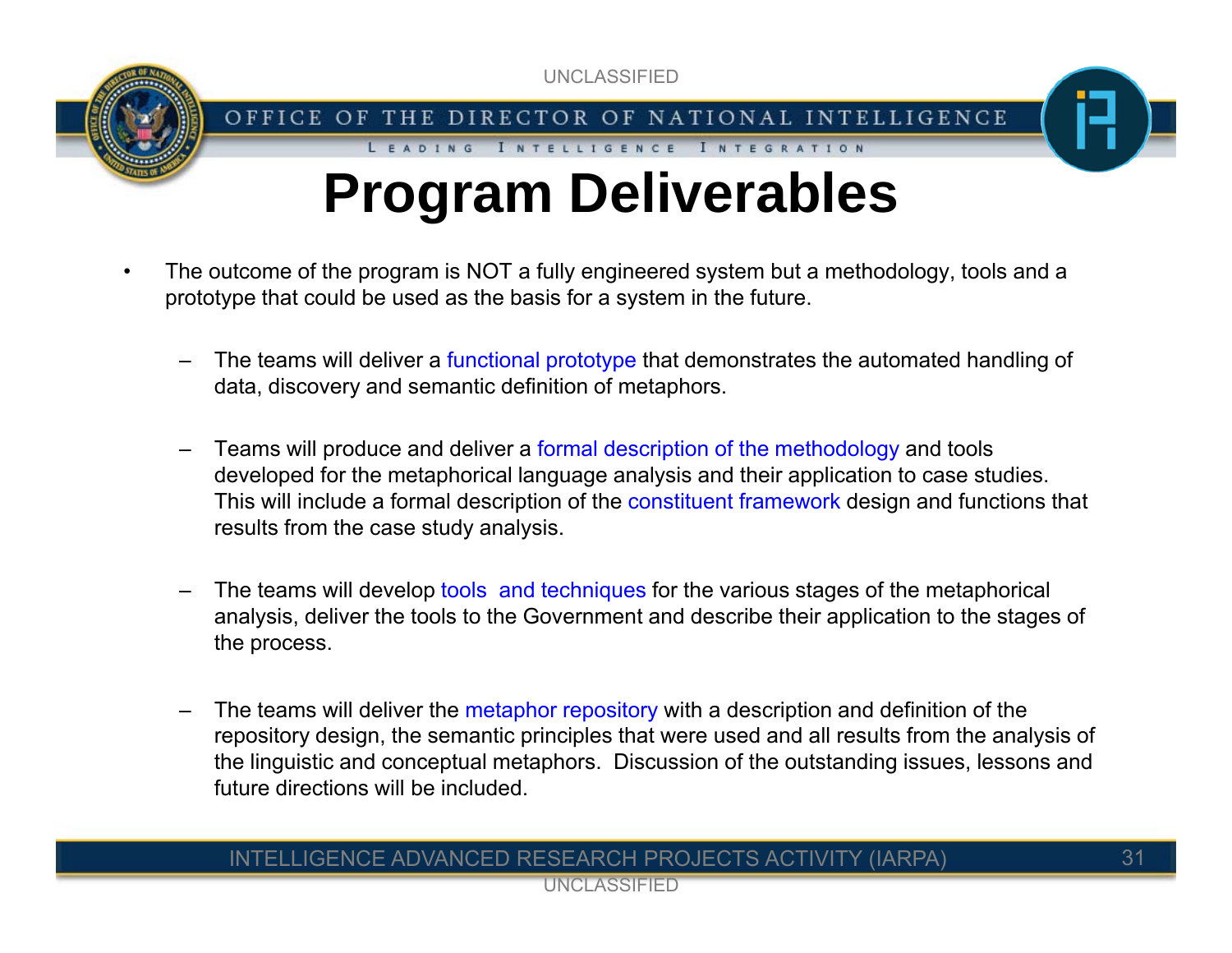

#### OFFICE OF THE DIRECTOR OF NATIONAL INTELLIGENCE

I NTEGRATION

**INTELLIGENCE** 

LEADING

# **Eligibility Information**

- Other Government Agencies, Federally Funded Research and Development Centers (FFRDCs), University Affiliated Research Centers (UARCs), and any other similar type of organization that has a special relationship with the Government, that gives them access to privileged and/or proprietary information or access to Government equipment or real property, are not eligible to submit proposals under this BAA or participate as team members under proposals submitted by eligible entities.
- Non-US organizations and individuals may be able to participate.
	- Must comply with Non-Disclosure Agreements, Security Regulations, Export Control Laws, etc, as appropriate
	- Specific guidance for non-US participation will be provided in the BAA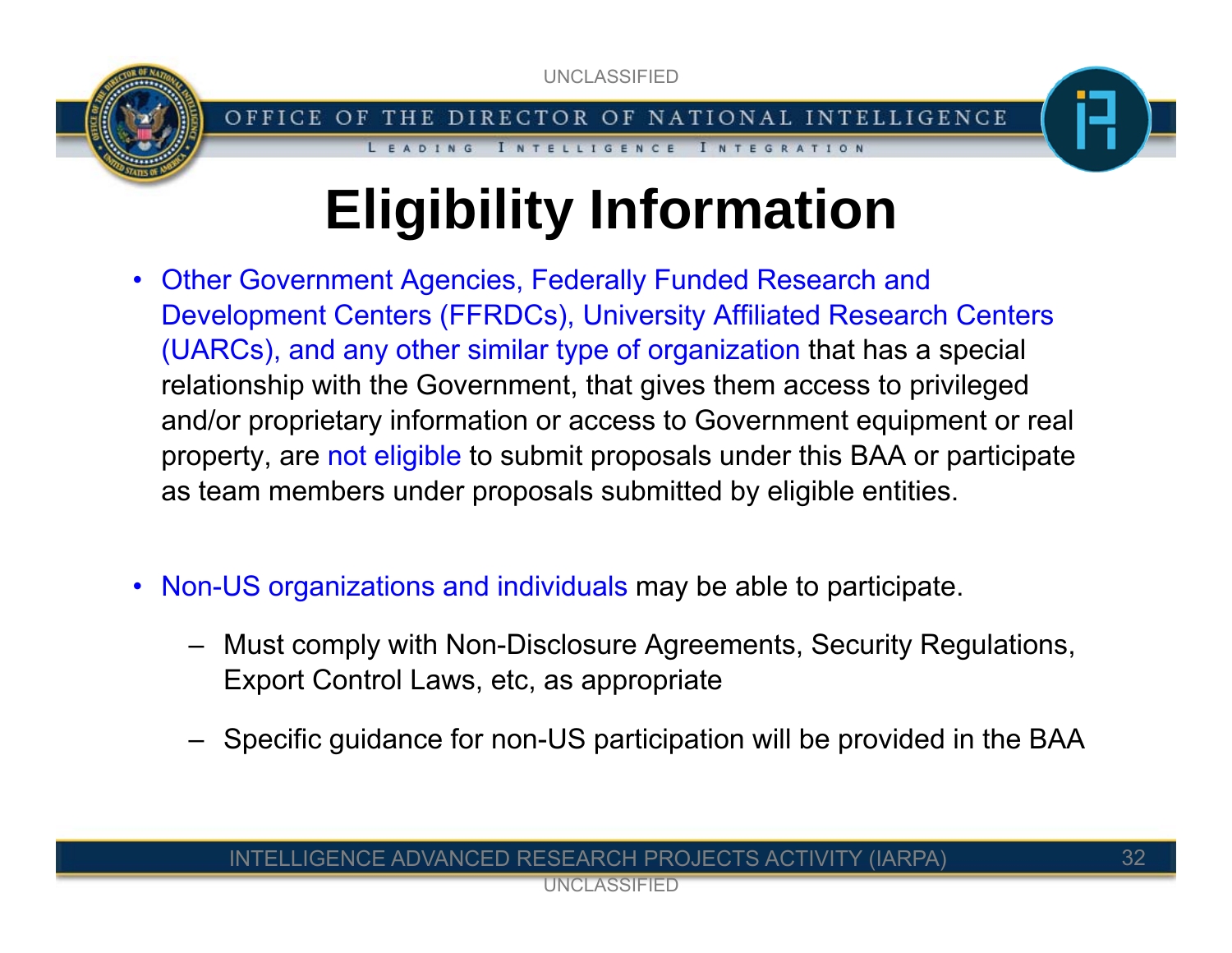

OFFICE OF THE DIRECTOR OF NATIONAL INTELLIGENCE

INTEGRATION

**INTELLIGENCE** 

# **Proposal Guidance**

- • Your proposal should include a full discussion of the technical approach that will be used to meet all the program goals.
- •Programmatic issues that should be addressed in the proposal:

LEADING

- Your team's current technical capabilities.
- Key resources needed (not currently available to your team), to include capital equipment and special expertise (teaming will likely play an essential role in providing special expertise). The risk in acquiring these key resources, and mitigation strategies, should be indicated as well.
- A teaming plan along with the roles, responsibilities and contributions of each member of the research team.
- Data selection approach and justification.
- Approaches to the automation of the metaphorical language analysis methodology.
- Approaches to metaphor evaluation: valid social science methods, their relevance, their strengths and weaknesses, justification for their use.
- End of phase and some intermediate milestones are set, but it is expected that other intermediate milestones that are on the critical path of the proposed approach will be offered.
- A schedule of all milestones including a clearly charted description of the various risk mitigation strategies that will be undertaken to achieve program goals.

#### INTELLIGENCE ADVANCED RESEARCH PROJECTS ACTIVITY (IARPA)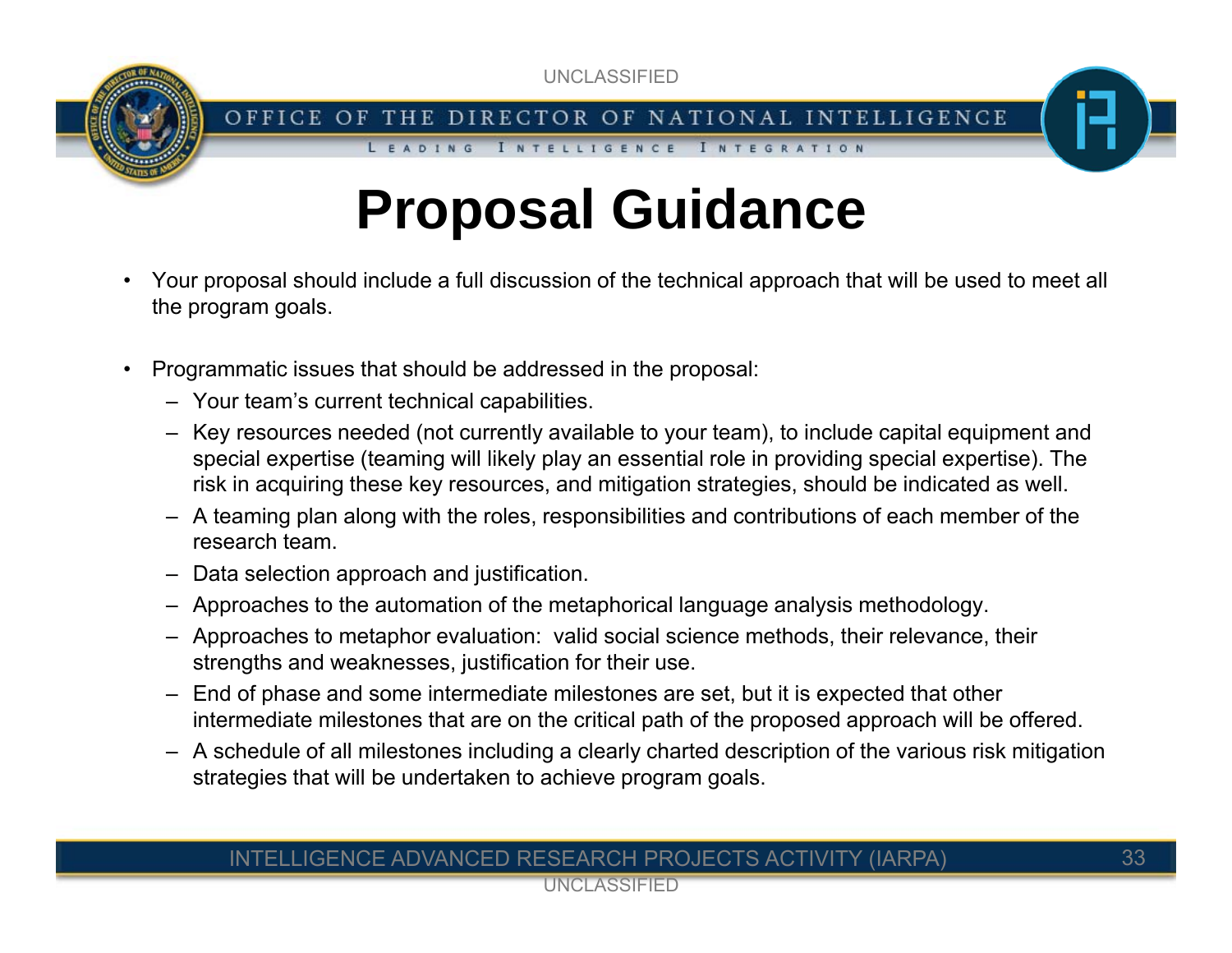

I NTEGRATION

**INTELLIGENCE** 

# **Teaming**

- • Because of the many challenges presented by this program, both depth and diversity will be beneficial for overcoming these challenges.
	- Throughput Consider all that you will need to do, all the ideas you will need to test.
		- Make sure you have enough people and expertise to do the job.
		- Sufficient resources to follow critical path while still exploring alternatives; risk mitigation
	- Completeness Teams should not lack any capability necessary for success, e.g., should not rely on enabling technology to be developed elsewhere.
	- Tightly knit teams
		- Clear, strong, management; single point of contact

LEADING

- $\bullet$ No loose confederations
- • Each team member should be contributing significantly to the program goals. Explain why each member is important, i.e., if you didn't have them, what wouldn't get done?
- •No teaming for teaming's sake.
- •Remember, you may be very accomplished, but can you do it all?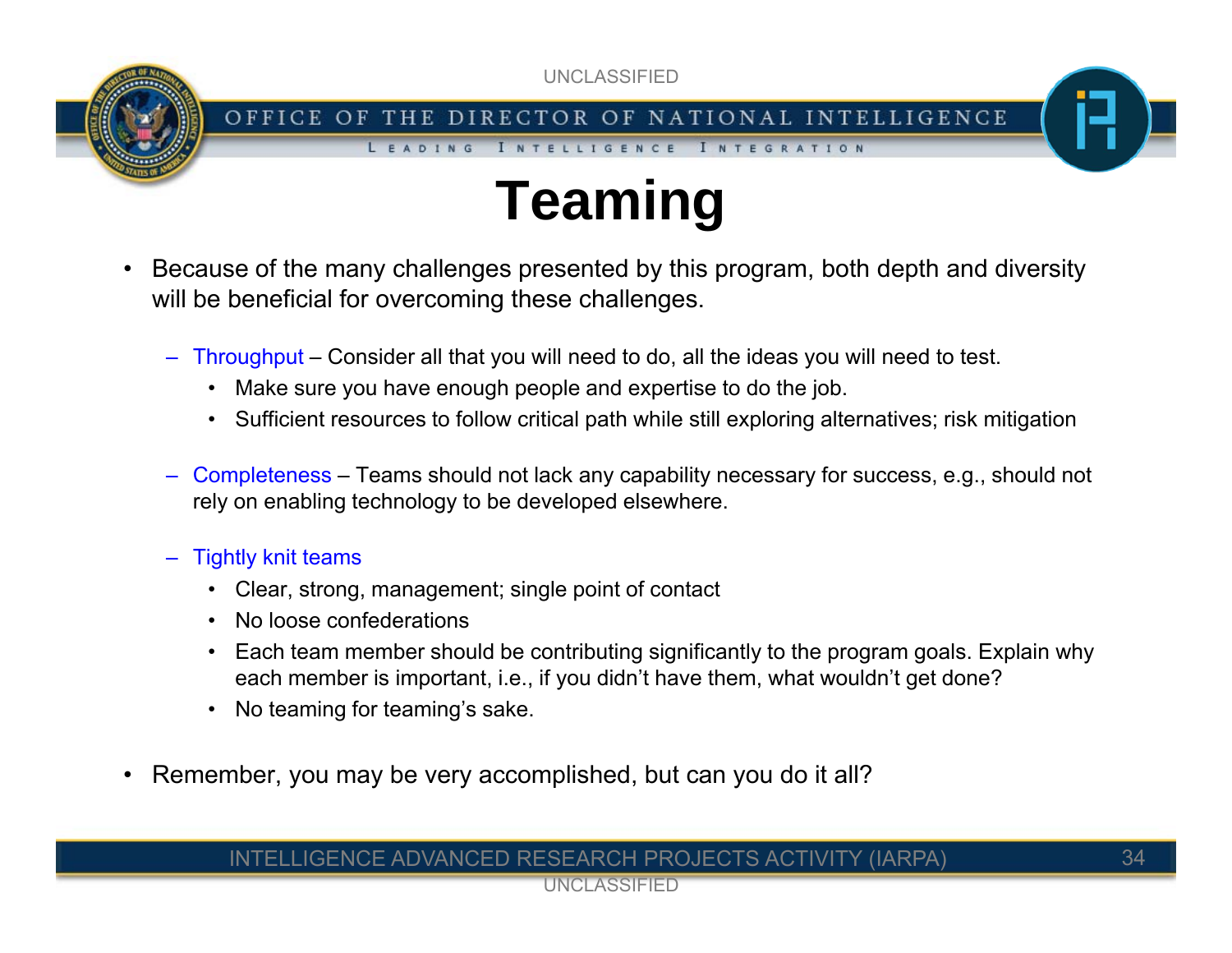OFFICE OF THE DIRECTOR OF NATIONAL INTELLIGENCE

I NTEGRATION

**INTELLIGENCE** 

# **Proposal Evaluation Criteria**

- •Overall Scientific and Technical Merit
- Effectiveness of Proposed Work Plan
- Relevance to the IARPA Mission and the Metaphor Program Goals
- $\bullet$ Relevant Experience and Expertise
- •Cost Realism